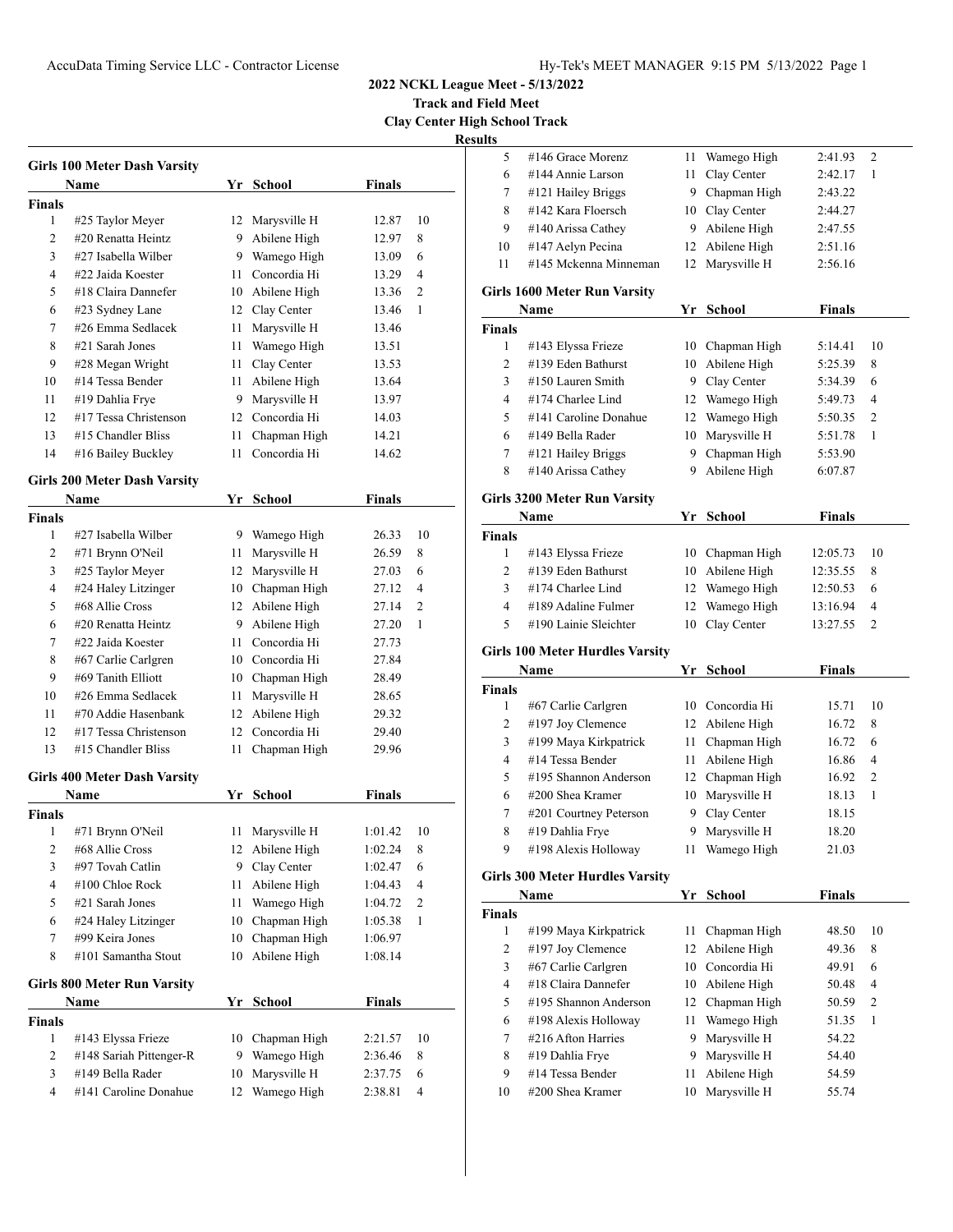## AccuData Timing Service LLC - Contractor License Hy-Tek's MEET MANAGER 9:15 PM 5/13/2022 Page 2

**2022 NCKL League Meet - 5/13/2022**

**Track and Field Meet**

**Clay Center High School Track**

|               | Girls 4x100 Meter Relay Varsity                   |    |              |                             |               |    |
|---------------|---------------------------------------------------|----|--------------|-----------------------------|---------------|----|
|               | Team                                              |    | <b>Relay</b> |                             | <b>Finals</b> |    |
| Finals        |                                                   |    |              |                             |               |    |
| 1             | Marysville H                                      |    | А            |                             | 50.25         | 10 |
|               | 1) #223 Eva Peschel 12                            |    |              | 2) #25 Taylor Meyer 12      |               |    |
|               | 3) #26 Emma Sedlacek 11                           |    |              | 4) #71 Brynn O'Neil 11      |               |    |
| 2             | Abilene High School                               |    | A            |                             | 51.78         | 8  |
|               | 1) #20 Renatta Heintz 9                           |    |              | 2) #100 Chloe Rock 11       |               |    |
|               | 3) #101 Samantha Stout $10$                       |    |              | 4) #18 Claira Dannefer 10   |               |    |
| 3             | Clay Center                                       |    | А            |                             | 52.52         | 6  |
|               | 1) #97 Tovah Catlin 9                             |    |              | 2) #28 Megan Wright 11      |               |    |
|               | 3) #23 Sydney Lane 12                             |    |              | 4) #221 Ayla Johnson 9      |               |    |
| 4             | Chapman High School                               |    | А            |                             | 52.91         | 4  |
| 5             | Wamego High School                                |    | А            |                             | 54.07         | 2  |
|               | 1) #198 Alexis Holloway 11                        |    |              | $2)$ #21 Sarah Jones 11     |               |    |
|               | 3) #4 Paige Freidline 9                           |    |              | 4) #222 Rylie Meinhardt 10  |               |    |
| 6             | Concordia High School                             |    | А            |                             | 55.10         |    |
|               | 1) #220 Kylee Hower 12                            |    |              | 2) #17 Tessa Christenson 12 |               |    |
|               | 3) #16 Bailey Buckley 11                          |    |              | 4) #65 Aubrey Stahlman 9    |               |    |
|               | Girls 4x400 Meter Relay Varsity                   |    |              |                             |               |    |
|               | Team                                              |    | Relay        |                             | Finals        |    |
| <b>Finals</b> |                                                   |    |              |                             |               |    |
| 1             | Abilene High School                               |    | А            |                             | 4:12.89       | 10 |
|               | 1) #100 Chloe Rock 11                             |    |              | 2) #20 Renatta Heintz 9     |               |    |
|               | 3) #101 Samantha Stout 10                         |    |              | 4) #68 Allie Cross $12$     |               |    |
| 2             | Marysville H                                      |    | А            |                             | 4:14.05       | 8  |
|               |                                                   |    |              | 2) #223 Eva Peschel 12      |               |    |
|               | 1) #25 Taylor Meyer 12<br>3) #26 Emma Sedlacek 11 |    |              | 4) #71 Brynn O'Neil 11      |               |    |
| 3             | Clay Center                                       |    | А            |                             | 4:19.31       | 6  |
|               | 1) #150 Lauren Smith 9                            |    |              | 2) #28 Megan Wright 11      |               |    |
|               | 3) #221 Ayla Johnson 9                            |    |              | 4) #97 Tovah Catlin 9       |               |    |
| 4             | Wamego High School                                |    | А            |                             | 4:27.46       | 4  |
|               | 1) #21 Sarah Jones 11                             |    |              | 2) #4 Paige Freidline 9     |               |    |
|               | 3) #175 Taylor Umscheid 9                         |    |              | 4) #141 Caroline Donahue 12 |               |    |
| 5             | Chapman High School                               |    | А            |                             | 4:33.21       | 2  |
|               |                                                   |    |              |                             |               |    |
|               | Girls 4x800 Meter Relay Varsity                   |    |              |                             |               |    |
|               | Team                                              |    | Relay        |                             | <b>Finals</b> |    |
| Finals        |                                                   |    |              |                             |               |    |
| 1             | Abilene High School                               |    | А            |                             | 10:29.50      | 10 |
|               | 1) #101 Samantha Stout 10                         |    |              | 2) #147 Aelyn Pecina 12     |               |    |
|               | 3) #100 Chloe Rock 11                             |    |              | 4) #139 Eden Bathurst 10    |               |    |
| 2             | Wamego High School                                |    | А            |                             | 10:41.54      | 8  |
|               | 1) #148 Sariah Pittenger-R 9                      |    |              | $2)$ #146 Grace Morenz 11   |               |    |
|               | 3) #189 Adaline Fulmer 12                         |    |              | 4) #175 Taylor Umscheid 9   |               |    |
| 3             | Chapman High School                               |    | А            |                             | 11:47.13      | 6  |
|               | <b>Girls High Jump Varsity</b>                    |    |              |                             |               |    |
|               | Name                                              | Υr |              | School                      | <b>Finals</b> |    |
|               |                                                   |    |              |                             |               |    |
| Finals        |                                                   |    |              |                             |               |    |
| 1             | #231 Sophie Cavanaugh                             | 12 |              | Chapman High                | 5-02.00       | 10 |
| 2             | #234 Jara Nordell                                 | 12 |              | Concordia Hi                | 4-10.00       | 7  |
| 2             | #232 Hailey Ingalls                               | 10 |              | Marysville H                | 4-10.00       | 7  |

| 4              | #233 Amara Johnson              | 11 | Abilene High    | 4-06.00       | 4                        |
|----------------|---------------------------------|----|-----------------|---------------|--------------------------|
|                | <b>Girls Pole Vault Varsity</b> |    |                 |               |                          |
|                | Name                            | Yr | <b>School</b>   | <b>Finals</b> |                          |
| Finals         |                                 |    |                 |               |                          |
| 1              | #139 Eden Bathurst              | 10 | Abilene High    | 9-00.00       | 10                       |
| $\overline{c}$ | #23 Sydney Lane                 | 12 | Clay Center     | 8-06.00       | 7                        |
| 2              | #200 Shea Kramer                | 10 | Marysville H    | 8-06.00       | 7                        |
| 4              | #251 Jentree Mcgivney           |    | 10 Abilene High | 8-00.00       | 3                        |
| 4              | #142 Kara Floersch              |    | 10 Clay Center  | 8-00.00       | 3                        |
| 6              | #250 Alice Bathurst             | 12 | Abilene High    | J8-00.00      | 1                        |
| 7              | #9 Keely Kindel                 | 9  | Concordia Hi    | J8-00.00      |                          |
| 8              | #145 Mckenna Minneman           | 12 | Marysville H    | 7-00.00       |                          |
| 8              | #8 Acacia Kindel                | 9  | Concordia Hi    | 7-00.00       |                          |
|                | <b>Girls Long Jump Varsity</b>  |    |                 |               |                          |
|                | Name                            | Yr | School          | <b>Finals</b> |                          |
| Finals         |                                 |    |                 |               |                          |
| 1              | #18 Claira Dannefer             | 10 | Abilene High    | 16-10.00      | 10                       |
| 2              | #27 Isabella Wilber             | 9  | Wamego High     | 16-03.25      | 8                        |
| 3              | #223 Eva Peschel                | 12 | Marysville H    | 16-00.50      | 6                        |
| 4              | #24 Haley Litzinger             |    | 10 Chapman High | 15-10.00      | 4                        |
| 5              | #22 Jaida Koester               | 11 | Concordia Hi    | 15-09.50      | $\overline{c}$           |
| 6              | #199 Maya Kirkpatrick           | 11 | Chapman High    | 15-08.75      | $\mathbf{1}$             |
| 7              | #67 Carlie Carlgren             |    | 10 Concordia Hi | 15-01.75      |                          |
| 8              | #216 Afton Harries              | 9. | Marysville H    | 14-11.00      |                          |
| 9              | #245 Claire Holle               | 10 | Marysville H    | 14-08.25      |                          |
| 10             | #12 Claire Wasylk               | 10 | Chapman High    | 13-08.00      |                          |
| 11             | #16 Bailey Buckley              | 11 | Concordia Hi    | 13-02.50      |                          |
|                | Girls Triple Jump Varsity       |    |                 |               |                          |
|                | Name                            | Yr | <b>School</b>   | <b>Finals</b> |                          |
| Finals         |                                 |    |                 |               |                          |
| 1              | #199 Maya Kirkpatrick           | 11 | Chapman High    | 34-10.00      | 10                       |
| 2              | #223 Eva Peschel                | 12 | Marysville H    | 33-09.50      | 8                        |
| 3              | #27 Isabella Wilber             |    | 9 Wamego High   | 33-06.50      | 6                        |
| 4              | #22 Jaida Koester               | 11 | Concordia Hi    | 33-05.25      | 4                        |
| 5              | #12 Claire Wasylk               | 10 | Chapman High    | 32-10.50      | $\overline{c}$           |
| 6              | #68 Allie Cross                 | 12 | Abilene High    | 32-01.25      | $\mathbf{1}$             |
| 7              | #231 Sophie Cavanaugh           | 12 | Chapman High    | 32-00.50      |                          |
| 8              | #198 Alexis Holloway            | 11 | Wamego High     | 31-10.00      |                          |
| 9              | #23 Sydney Lane                 | 12 | Clay Center     | 31-01.50      |                          |
| 10             | #216 Afton Harries              | 9  | Marysville H    | 30-10.00      |                          |
| 11             | #65 Aubrey Stahlman             | 9  | Concordia Hi    | 30-01.00      |                          |
| 12             | #220 Kylee Hower                | 12 | Concordia Hi    | 28-06.25      |                          |
|                | <b>Girls Shot Put Varsity</b>   |    |                 |               |                          |
|                |                                 |    |                 |               |                          |
|                | Name                            | Yr | <b>School</b>   | <b>Finals</b> |                          |
|                |                                 |    |                 |               |                          |
| 1              | #221 Ayla Johnson               | 9. | Clay Center     | 35-08.50      | 10                       |
| $\overline{c}$ | #286 Ashley Bartlett            | 12 | Concordia Hi    | 32-06.75      | 8                        |
| 3              | #292 Mary Rahe                  | 10 | Abilene High    | 31-10.25      | 6                        |
| 4              | #295 Kadence Spurgeon           | 10 | Marysville H    | 31-06.75      | $\overline{\mathcal{A}}$ |
| 5              | #296 Kayla Spurgeon             | 12 | Marysville H    | 31-03.50      | $\overline{\mathbf{c}}$  |
| Finals<br>6    | #300 Ashleigh Long              | 10 | Chapman High    | 30-07.00      | 1                        |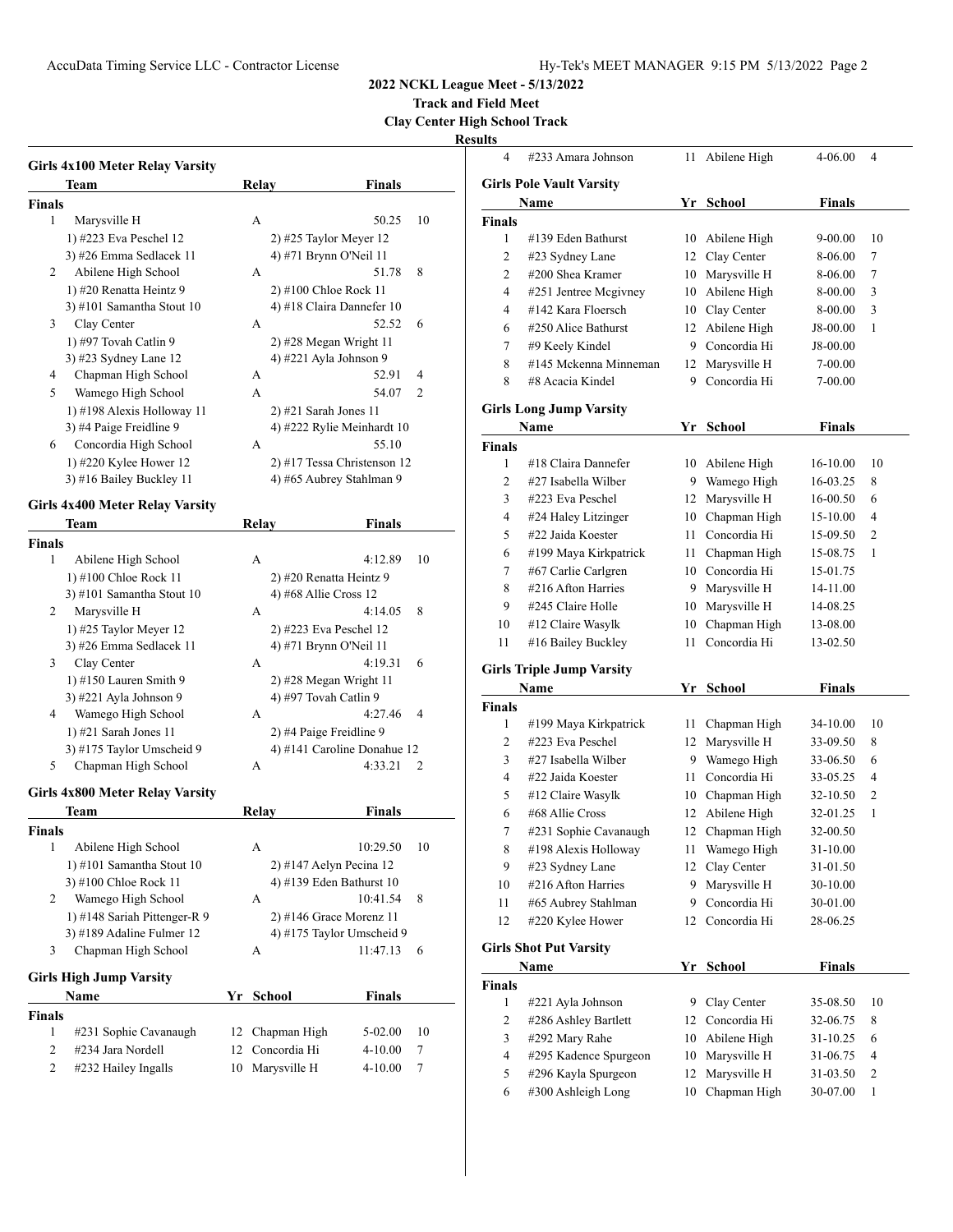**Track and Field Meet Clay Center High School Track**

|               | Finals  (Girls Shot Put Varsity)        |    |                                   |                 |         |
|---------------|-----------------------------------------|----|-----------------------------------|-----------------|---------|
|               | Name                                    | Yr | <b>School</b>                     | <b>Finals</b>   |         |
| 7             | #289 Gretchen Hill                      | 11 | Chapman High                      | 29-11.00        |         |
| 8             | #294 Sara Springer                      | 10 | Wamego High                       | 29-06.50        |         |
| 9             | #297 Aubree Vering                      | 9  | Marysville H                      | 29-05.50        |         |
| 10            | #291 Taylor McDaniel                    |    | 9 Concordia Hi                    | 29-03.50        |         |
| 11            | #282 Grace Randles                      |    | 12 Abilene High                   | 29-01.50        |         |
| 12            | #309 Marykate Leitch                    |    | 12 Wamego High                    | 27-06.25        |         |
| 13            | #283 Allison Rose                       | 9  | Abilene High                      | 27-04.75        |         |
| 14            | #278 Kyra Grant                         | 9  | Wamego High                       | 25-10.25        |         |
| 15            | #234 Jara Nordell                       | 12 | Concordia Hi                      | 25-04.50        |         |
| 16            | #279 Kayley Jones                       | 12 | Chapman High                      | 22-03.50        |         |
|               | <b>Girls Discus Throw Varsity</b>       |    |                                   |                 |         |
|               | Name                                    | Yr | School                            | <b>Finals</b>   |         |
| <b>Finals</b> |                                         |    |                                   |                 |         |
| 1             | #69 Tanith Elliott                      | 10 | Chapman High                      | 106-10.50       | 10      |
| 2             | #296 Kayla Spurgeon                     | 12 | Marysville H                      | 102-00          | 8       |
| 3             | #290 Callie Jones                       | 12 | Abilene High                      | 96-04.75        | 6       |
| 4             | #295 Kadence Spurgeon                   | 10 | Marysville H                      | 94-10.75        | 4       |
| 5             | #293 Jordyn Schnell                     | 11 | Clay Center                       | 93-09           | 2       |
| 6             | #292 Mary Rahe                          | 10 | Abilene High                      | 92-00.50        | 1       |
| 7             | #291 Taylor McDaniel                    |    | 9 Concordia Hi                    | 91-02.75        |         |
| 8             | #294 Sara Springer                      |    | 10 Wamego High                    | 90-07.25        |         |
| 9             | #289 Gretchen Hill                      | 11 | Chapman High                      | 86-02.50        |         |
| 10            | #286 Ashley Bartlett                    |    | 12 Concordia Hi                   | 83-10.25        |         |
| 11            | #282 Grace Randles                      |    | 12 Abilene High                   | 82-09.75        |         |
| 12            | #297 Aubree Vering                      | 9  | Marysville H                      | 79-11           |         |
| 13            | #287 Olivia Beikmann                    | 11 | Concordia Hi                      | 77-08           |         |
| 14            | #288 Alida Elliott                      | 12 | Chapman High                      | 61-01.25        |         |
|               |                                         |    |                                   |                 |         |
|               | <b>Girls Javelin Throw Varsity</b>      |    |                                   |                 |         |
|               | Name                                    | Yr | <b>School</b>                     | <b>Finals</b>   |         |
| Finals<br>1   |                                         |    |                                   |                 |         |
| 2             | #219 Hailee Bent<br>#321 Teggan Workman |    | 11 Clay Center<br>12 Concordia Hi | 116-05          | 10<br>8 |
| 3             | #222 Rylie Meinhardt                    |    | 10 Wamego High                    | 102-09          | 6       |
| 4             | #231 Sophie Cavanaugh                   | 12 | Chapman High                      | 101-02<br>98-00 | 4       |
| 5             | #304 Reonna Christiensen                | 11 | Abilene High                      | 95-00           | 2       |
| 6             | #291 Taylor McDaniel                    |    | 9 Concordia Hi                    | 92-06           | 1       |
| 7             | #217 Sara Smith                         | 10 | Clay Center                       | 91-06           |         |
| 8             | #296 Kayla Spurgeon                     | 12 | Marysville H                      | 90-04           |         |
| 9             | #234 Jara Nordell                       | 12 | Concordia Hi                      | 87-09           |         |
| 10            | #320 Ava Locke                          | 10 | Chapman High                      | 86-09           |         |
| $11\,$        | #295 Kadence Spurgeon                   | 10 | Marysville H                      | 85-00           |         |
| 12            | #319 Taya Hoerner                       | 12 | Abilene High                      | 80-00           |         |
| 13            | #226 Kambree Bryson                     | 9  | Abilene High                      | 79-05           |         |
| 14            | #297 Aubree Vering                      | 9  | Marysville H                      | 75-06           |         |
| 15            | #305 Alexa Fulmer                       | 9  | Wamego High                       | 74-02           |         |
| 16            | #15 Chandler Bliss                      | 11 | Chapman High                      | 70-00           |         |
| 17            | #309 Marykate Leitch                    | 12 | Wamego High                       | $63-10$         |         |
|               |                                         |    |                                   |                 |         |

|                | <b>Girls 100 Meter Dash Junior Varsity</b>        |      |                 |               |
|----------------|---------------------------------------------------|------|-----------------|---------------|
|                | Name                                              |      | Yr School       | Finals        |
| <b>Finals</b>  |                                                   |      |                 |               |
| 1              | #4 Paige Freidline                                |      | 9 Wamego High   | 14.05         |
| 2              | #7 Mia Johnson                                    |      | 10 Abilene High | 14.33         |
| 3              | #8 Acacia Kindel                                  |      | 9 Concordia Hi  | 14.70         |
| 4              | #10 Isley Lee                                     |      | 9 Clay Center   | 14.74         |
| 5              | #13 Grace Winkler                                 |      | 9 Marysville H  | 14.79         |
| 6              | #11 Miranda Linton                                | 11 - | Wamego High     | 14.80         |
| 7              | #2 Jesika Bisnette                                |      | 10 Concordia Hi | 15.43         |
| 8              | #9 Keely Kindel                                   |      | 9 Concordia Hi  | 15.48         |
| 9              | #6 Layce Hartman                                  |      | 9 Marysville H  | 16.03         |
| 10             | #5 Alison Gaviiian-Pena                           | 9.   | Chapman High    | 16.04         |
|                |                                                   |      |                 |               |
|                | <b>Girls 200 Meter Dash Junior Varsity</b>        |      |                 |               |
|                | Name                                              | Yr   | <b>School</b>   | Finals        |
| <b>Finals</b>  |                                                   |      |                 |               |
| 1              | #4 Paige Freidline                                |      | 9 Wamego High   | 29.01         |
| 2              | #65 Aubrey Stahlman                               |      | 9 Concordia Hi  | 29.52         |
| 3              | #12 Claire Wasylk                                 |      | 10 Chapman High | 30.57         |
| 4              | #11 Miranda Linton                                | 11 - | Wamego High     | 30.67         |
| 5              | #10 Isley Lee                                     |      | 9 Clay Center   | 31.25         |
| 6              | #13 Grace Winkler                                 |      | 9 Marysville H  | 31.64         |
| 7              | #2 Jesika Bisnette                                |      | 10 Concordia Hi | 31.84         |
| 8              | #62 Shaeleigh Eakins                              |      | 12 Concordia Hi | 32.51         |
| 9              | #63 Alexis Flower                                 |      | 9 Marysville H  | 33.76         |
| 10             | #5 Alison Gavijian-Pena                           |      | 9 Chapman High  | 34.56         |
| 11             | #6 Layce Hartman                                  |      | 9 Marysville H  | 35.59         |
| 12             | #66 Jazzmine Stroud                               | 11   | Chapman High    | 36.28         |
|                | <b>Girls 400 Meter Dash Junior Varsity</b>        |      |                 |               |
|                | Name                                              | Yr   | School          | <b>Finals</b> |
| <b>Finals</b>  |                                                   |      |                 |               |
| 1              | #104 Ally Johnson                                 |      | 12 Chapman High | 1:10.34       |
| $\overline{2}$ | #3 Emilee Ediger                                  |      | 9 Abilene High  | 1:10.68       |
| 3              | #105 Sarabeth Martin                              |      | 10 Clay Center  | 1:12.76       |
| 4              | $\#102$ Mara Crane                                |      | 10 Chapman High | 1:14.39       |
| 5              | #64 Addison Knitter                               | 9.   | Clay Center     | 1:16.28       |
| 6              | #103 Asia Garcia                                  |      | 9 Concordia Hi  | 1:18.25       |
| 7              | #6 Layce Hartman                                  | 9.   | Marysville H    | 1:21.33       |
| 8              | #63 Alexis Flower                                 | 9    | Marysville H    | 1:22.45       |
|                |                                                   |      |                 |               |
|                | <b>Girls 800 Meter Run Junior Varsity</b><br>Name | Yr   | <b>School</b>   | <b>Finals</b> |
| <b>Finals</b>  |                                                   |      |                 |               |
| $\mathbf{1}$   | #127 Molly Zachgo                                 |      | 9 Wamego High   | 3:02.45       |
| 2              | #126 Makenzie Wildin                              |      | 12 Wamego High  | 3:07.60       |
| 3              | #123 Reese Jackson                                |      | 9 Abilene High  | 3:11.49       |
| 4              | #125 Taya Rowley                                  | 9.   | Chapman High    | 3:12.51       |
| 5              | #124 Olivia Presley                               | 11   | Clay Center     | 3:19.82       |
| 6              | #120 Megan Barr                                   | 10   | Concordia Hi    | 3:27.80       |
|                |                                                   |      |                 |               |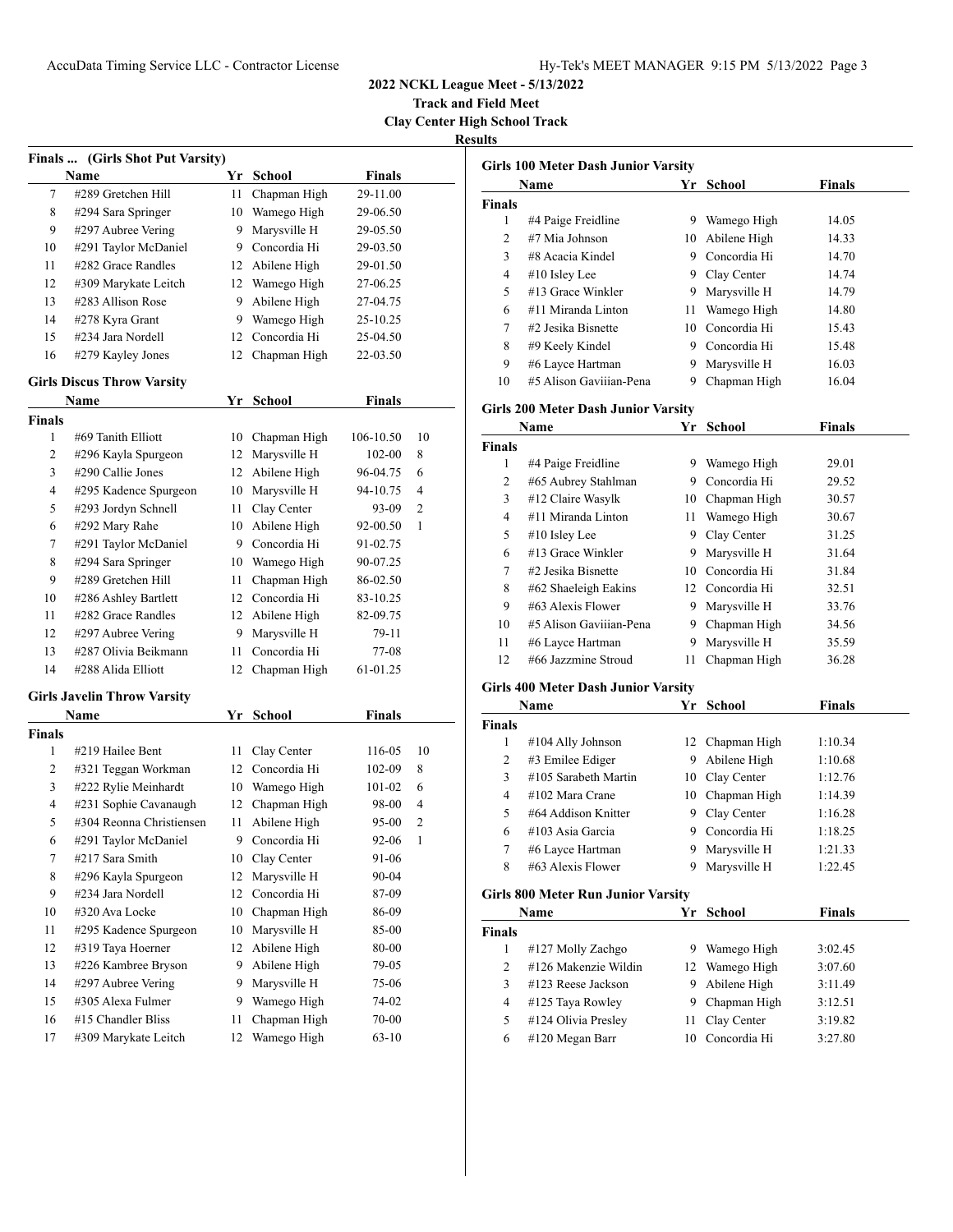**Track and Field Meet Clay Center High School Track**

|                | <b>Girls 1600 Meter Run Junior Varsity</b>    |    |                        |                            |
|----------------|-----------------------------------------------|----|------------------------|----------------------------|
|                | Name                                          |    | Yr School              | <b>Finals</b>              |
| <b>Finals</b>  |                                               |    |                        |                            |
| 1              | #167 Emilia Wilkerson                         |    | 9 Wamego High          | 6:29.19                    |
| 2              | #127 Molly Zachgo                             |    | 9 Wamego High          | 6:58.60                    |
| 3              | #166 Ella Johnson                             |    | 9 Marysville H         | 7:01.50                    |
| 4              | #120 Megan Barr                               |    | 10 Concordia Hi        | 7:42.70                    |
| 5              | #123 Reese Jackson                            | 9  | Abilene High           | 7:57.52                    |
|                | <b>Girls 3200 Meter Run Junior Varsity</b>    |    |                        |                            |
|                | Name                                          | Yr | <b>School</b>          | <b>Finals</b>              |
| <b>Finals</b>  |                                               |    |                        |                            |
| 1              | #167 Emilia Wilkerson                         |    | 9 Wamego High          | 14:23.39                   |
|                | <b>Girls 100 Meter Hurdles Junior Varsity</b> |    |                        |                            |
|                | Name                                          |    | Yr School              | Finals                     |
| <b>Finals</b>  |                                               |    |                        |                            |
| $\mathbf{1}$   | #194 Haley Mullinax                           |    | 10 Wamego High         | 19.56                      |
| $\overline{c}$ | #13 Grace Winkler                             | 9  | Marysville H           | 20.49                      |
| 3              | #106 Reese McCullough                         |    | 9 Abilene High         | 20.92                      |
|                |                                               |    |                        |                            |
|                | <b>Girls 300 Meter Hurdles Junior Varsity</b> |    |                        |                            |
|                | Name                                          |    | Yr School              | <b>Finals</b>              |
| <b>Finals</b>  |                                               |    |                        |                            |
| 1              | #194 Haley Mullinax                           |    | 10 Wamego High         | 55.28                      |
| 2              | #13 Grace Winkler                             | 9  | Marysville H           | 56.54                      |
|                | <b>Girls 4x100 Meter Relay Junior Varsity</b> |    |                        |                            |
|                | Team                                          |    | Relay                  | <b>Finals</b>              |
| <b>Finals</b>  |                                               |    |                        |                            |
| 1              | Abilene High School                           |    | А                      | 55.10                      |
|                | 1) #3 Emilee Ediger 9                         |    | $2)$ #7 Mia Johnson 10 |                            |
|                | 3) #106 Reese McCullough 9                    |    |                        | 4) #70 Addie Hasenbank 12  |
| 2              | Clay Center                                   |    | А                      | 57.15                      |
|                | 1) #201 Courtney Peterson 9                   |    |                        | 2) #105 Sarabeth Martin 10 |
|                | 3) #10 Isley Lee 9                            |    | 4) #217 Sara Smith 10  |                            |
|                |                                               |    |                        |                            |
|                | <b>Girls 4x400 Meter Relay Junior Varsity</b> |    |                        |                            |
|                | Team                                          |    | Relay                  | Finals                     |
| Finals         |                                               |    |                        |                            |
|                | 1 Abilene High School                         |    | А                      | 4:42.11                    |
|                | 1) #106 Reese McCullough 9                    |    | 2) #3 Emilee Ediger 9  |                            |
|                | 3) #7 Mia Johnson 10                          |    |                        | 4) #226 Kambree Bryson 9   |
|                | <b>Girls High Jump Junior Varsity</b>         |    |                        |                            |
|                |                                               |    |                        |                            |
|                | Name                                          |    | Yr School              | <b>Finals</b>              |
| Finals         |                                               |    |                        |                            |
| 1              | #230 Nora Kvacik                              |    | 9 Chapman High         | 4-02.00                    |
| 2              | #2 Jesika Bisnette                            |    | 10 Concordia Hi        | 4-00.00                    |
| 3              | #62 Shaeleigh Eakins                          | 12 | Concordia Hi           | J4-00.00                   |
|                | <b>Girls Pole Vault Junior Varsity</b>        |    |                        |                            |
|                | Name                                          | Υr | <b>School</b>          | <b>Finals</b>              |
| Finals         |                                               |    |                        |                            |
| 1              | #247 Maddi Black                              | 10 | Abilene High           | 7-00.00                    |
|                |                                               |    |                        |                            |

| ults          |                                          |      |                 |               |  |
|---------------|------------------------------------------|------|-----------------|---------------|--|
| 2             | #125 Taya Rowley                         |      | 9 Chapman High  | J7-00.00      |  |
| 3             | #10 Isley Lee                            |      | 9 Clay Center   | J7-00.00      |  |
| 4             | #246 Darby Anguiano                      |      | 10 Abilene High | 6-06.00       |  |
| 5             | #248 Amayah Graff                        |      | 10 Abilene High | $6 - 00.00$   |  |
| 6             | #63 Alexis Flower                        | 9.   | Marysville H    | J6-00.00      |  |
|               | <b>Girls Long Jump Junior Varsity</b>    |      |                 |               |  |
|               | Name                                     |      | Yr School       | <b>Finals</b> |  |
| Finals        |                                          |      |                 |               |  |
| 1             | #3 Emilee Ediger                         | 9.   | Abilene High    | 14-03.50      |  |
| 2             | #220 Kylee Hower                         | 12   | Concordia Hi    | 13-11.50      |  |
| 3             | #104 Ally Johnson                        |      | 12 Chapman High | 13-08.75      |  |
| 4             | #62 Shaeleigh Eakins                     |      | 12 Concordia Hi | 12-11.50      |  |
| 5             | #236 Georgia Trost                       | 11 - | Concordia Hi    | 12-06.75      |  |
| 6             | #102 Mara Crane                          | 10   | Chapman High    | 12-01.25      |  |
| 7             | #237 Ryli Vaught                         | 12   | Chapman High    | 9-04.00       |  |
|               | <b>Girls Triple Jump Junior Varsity</b>  |      |                 |               |  |
|               | Name                                     |      | Yr School       | <b>Finals</b> |  |
| <b>Finals</b> |                                          |      |                 |               |  |
| 1             | #105 Sarabeth Martin                     | 10   | Clay Center     | 29-03.00      |  |
| 2             | #236 Georgia Trost                       | 11   | Concordia Hi    | 28-01.50      |  |
| 3             | #66 Jazzmine Stroud                      | 11   | Chapman High    | 25-02.50      |  |
| 4             | #235 Peyton Johnson                      | 11   | Concordia Hi    | 24-11.00      |  |
|               | <b>Girls Shot Put Junior Varsity</b>     |      |                 |               |  |
|               | Name                                     |      | Yr School       | <b>Finals</b> |  |
| <b>Finals</b> |                                          |      |                 |               |  |
| 1             | #245 Claire Holle                        | 10   | Marysville H    | 28-03.25      |  |
| 2             | #232 Hailey Ingalls                      |      | 10 Marysville H | 28-01.25      |  |
| 3             | #290 Callie Jones                        |      | 12 Abilene High | 27-05.00      |  |
| 4             | #305 Alexa Fulmer                        |      | 9 Wamego High   | 27-03.00      |  |
| 5             | #304 Reonna Christiensen                 | 11   | Abilene High    | 26-08.25      |  |
| 6             | #217 Sara Smith                          |      | 10 Clay Center  | 26-02.50      |  |
| 7             | #281 Avery Nester                        |      | 10 Marysville H | 23-05.25      |  |
| 8             | #285 Marina Vestal                       | 10   | Wamego High     | 22-07.75      |  |
| 9             | #299 Rachel Friedrich                    | 10   | Clay Center     | 21-10.00      |  |
| 10            | #302 Ava Peterson                        | 10   | Wamego High     | 21-09.00      |  |
| 11            | #298 Mekenze Christiansen                | 9    | Clay Center     | 19-11.50      |  |
| 11            | #287 Olivia Beikmann                     | 11   | Concordia Hi    | 19-11.50      |  |
| 13            | #303 Sofi Bracho                         | 11   | Abilene High    | 19-03.50      |  |
| 14            | #277 Madison Brown                       | 10   | Chapman High    | 18-11.50      |  |
|               | <b>Girls Discus Throw Junior Varsity</b> |      |                 |               |  |
|               | <b>Name</b>                              |      | Yr School       | <b>Finals</b> |  |
| <b>Finals</b> |                                          |      |                 |               |  |
| $\mathbf{1}$  | #283 Allison Rose                        |      | 9 Abilene High  | 76-00.75      |  |
| 2             | #301 Aleah Ortiz                         |      | 9 Abilene High  | 67-02.50      |  |
| 3             | #276 Nora Bosse                          | 9.   | Wamego High     | 64-02         |  |
| 4             | #226 Kambree Bryson                      | 9    | Abilene High    | 61-10.25      |  |
|               |                                          |      |                 |               |  |
| 5             | #232 Hailey Ingalls                      | 10   | Marysville H    | 61-05.25      |  |
| 6             | #300 Ashleigh Long                       | 10   | Chapman High    | 60-09.50      |  |
| 7             | #281 Avery Nester                        | 10   | Marysville H    | 59-04.50      |  |
| 8             | #302 Ava Peterson                        | 10   | Wamego High     | 57-03.25      |  |
| 9             | #285 Marina Vestal                       | 10   | Wamego High     | 55-11.50      |  |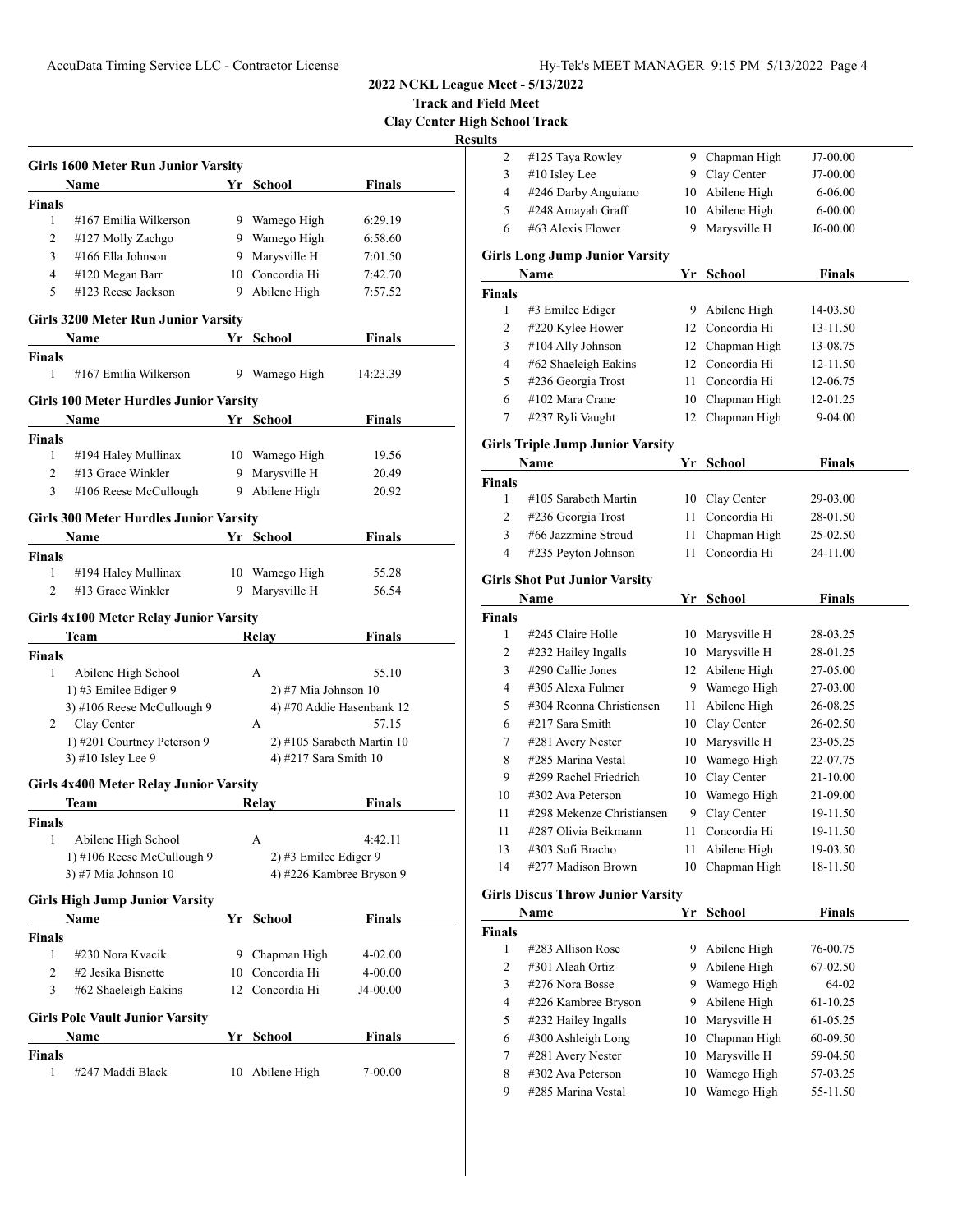**Track and Field Meet Clay Center High School Track**

**Results**

|               | Finals  (Girls Discus Throw Junior Varsity) |    |                 |               |    |
|---------------|---------------------------------------------|----|-----------------|---------------|----|
|               | Name                                        |    | Yr School       | <b>Finals</b> |    |
| 10            | #280 Elena Kramer                           | 9  | Marysville H    | 54-08.50      |    |
| 11            | #237 Ryli Vaught                            |    | 12 Chapman High | 53-11         |    |
| 12            | #298 Mekenze Christiansen                   | 9. | Clay Center     | 51-05.25      |    |
| 13            | #299 Rachel Friedrich                       | 10 | Clay Center     | 50-01.25      |    |
| 14            | #277 Madison Brown                          | 10 | Chapman High    | 46-06.50      |    |
|               | <b>Girls Javelin Throw Junior Varsity</b>   |    |                 |               |    |
|               | Name                                        |    | Yr School       | <b>Finals</b> |    |
| <b>Finals</b> |                                             |    |                 |               |    |
| 1             | #282 Grace Randles                          | 12 | Abilene High    | 91-00         |    |
| 2             | #232 Hailey Ingalls                         | 10 | Marysville H    | 75-09         |    |
| 3             | #281 Avery Nester                           | 10 | Marysville H    | 71-00         |    |
| 4             | #276 Nora Bosse                             | 9  | Wamego High     | 67-03         |    |
| 5             | #284 Marina Tolj                            | 11 | Abilene High    | 62-05         |    |
| 6             | #283 Allison Rose                           | 9  | Abilene High    | 62-02         |    |
| 7             | #279 Kayley Jones                           | 12 | Chapman High    | 60-02         |    |
| 8             | #285 Marina Vestal                          | 10 | Wamego High     | 59-09         |    |
| 9             | #278 Kyra Grant                             | 9  | Wamego High     | 59-04         |    |
| 10            | #277 Madison Brown                          | 10 | Chapman High    | 55-07         |    |
| 11            | #236 Georgia Trost                          | 11 | Concordia Hi    | 55-04         |    |
| 12            | #235 Peyton Johnson                         | 11 | Concordia Hi    | 47-05         |    |
| 13            | #280 Elena Kramer                           | 9  | Marysville H    | 47-01         |    |
|               | <b>Boys 100 Meter Dash Varsity</b>          |    |                 |               |    |
|               | Name                                        |    | Yr School       | <b>Finals</b> |    |
| <b>Finals</b> |                                             |    |                 |               |    |
| 1             | #40 Toby Wahlmeier                          | 12 | Concordia Hi    | 11.26         | 10 |
| 2             | #32 Hagan Johnson                           | 11 | Wamego High     | 11.61         | 8  |
| 3             | #31 Jon Cutting                             | 11 | Wamego High     | 11.62         | 6  |
| 4             | #30 Daryn Baldwin                           | 11 | Wamego High     | 11.67         | 4  |
| 5             | #34 Devon Mathis                            | 11 | Marysville H    | 11.78         | 2  |
| 6             | #39 Eli Schubert                            | 11 | Abilene High    | 11.82         | 1  |
| 7             | #36 Keyan Miller                            | 12 | Concordia Hi    | 11.83         |    |
| 8             | #29 Chayton Alquist-Pennell                 | 11 | Concordia Hi    | 11.93         |    |
| 9             | #42 Blake Wildman                           | 12 | Chapman High    | 12.07         |    |
| 10            | #44 Sander Zutterman                        | 11 | Marysville H    | 12.11         |    |
| 11            | #33 Tristan Kramer                          | 10 | Clay Center     | 12.12         |    |
| 12            | #41 Aiden Whitley                           | 10 | Chapman High    | 12.37         |    |
| 13            | #38 Dominick Perea                          | 11 | Chapman High    | 12.41         |    |
| 14            | #35 Ethan Mesalles                          | 9  | Clay Center     | 12.47         |    |
| 15            | #43 Rook Williams                           | 11 | Marysville H    | 12.48         |    |
| 16            | #37 Levi Musselman                          | 11 | Clay Center     | 12.66         |    |
|               | <b>Boys 200 Meter Dash Varsity</b>          |    |                 |               |    |
|               | Name                                        |    | Yr School       | <b>Finals</b> |    |
| <b>Finals</b> |                                             |    |                 |               |    |
| 1             | #82 Lucas DeDonder                          | 12 | Abilene High    | 22.37         | 10 |
| 2             | #40 Toby Wahlmeier                          | 12 | Concordia Hi    | 22.56         | 8  |
| 3             | #39 Eli Schubert                            | 11 | Abilene High    | 23.61         | 6  |
| 4             | #88 Nick Rinehart                           | 9  | Chapman High    | 23.71         | 4  |
| 5             | #87 Isaiah Miller                           | 12 | Marysville H    | 23.91         | 2  |
| 6             | #84 Jake Fritz                              | 12 | Wamego High     | 24.00         | 1  |
| 7             | #85 Zyrain Frizzell                         | 9. | Wamego High     | 24.25         |    |
|               |                                             |    |                 |               |    |
|               |                                             |    |                 |               |    |

| ults           |                                    |      |                 |               |                |
|----------------|------------------------------------|------|-----------------|---------------|----------------|
| 8              | #86 Kaide Gropp                    |      | 9 Concordia Hi  | 24.28         |                |
| 9              | #34 Devon Mathis                   | 11 - | Marysville H    | 24.43         |                |
| 10             | #83 Colin Donahue                  | 11 - | Wamego High     | 24.57         |                |
| 11             | #36 Keyan Miller                   |      | 12 Concordia Hi | 24.59         |                |
| 12             | #51 Blake Hornaday                 |      | 10 Chapman High | 24.87         |                |
| 13             | #89 Deavon Tommer                  |      | 11 Marysville H | 25.16         |                |
| 14             | #35 Ethan Mesalles                 |      | 9 Clay Center   | 25.66         |                |
| 15             | #37 Levi Musselman                 | 11   | Clay Center     | 26.03         |                |
|                | <b>Boys 400 Meter Dash Varsity</b> |      |                 |               |                |
|                | Name                               |      | Yr School       | <b>Finals</b> |                |
| <b>Finals</b>  |                                    |      |                 |               |                |
| 1              | #31 Jon Cutting                    | 11   | Wamego High     | 50.67         | 10             |
| $\overline{c}$ | #113 Lane Musselman                | 12   | Clay Center     | 51.92         | 8              |
| 3              | #109 Harrison Cutting              |      | 10 Wamego High  | 53.22         | 6              |
| 4              | #115 Chris Sommer                  | 11 - | Chapman High    | 53.34         | $\overline{4}$ |
| 5              | #87 Isaiah Miller                  |      | 12 Marysville H | 54.17         | 2              |
| 6              | #118 Asher Wassom                  |      | 10 Marysville H | 54.32         | 1              |
| 7              | #111 Aidan Hefley                  |      | 10 Wamego High  | 54.76         |                |
| 8              | #108 Cameron Cleveland             |      | 10 Concordia Hi | 54.91         |                |
| 9              | #107 Nick Anderson                 | 11 - | Chapman High    | 55.09         |                |
| 10             | #110 Keaton Hargraves              |      | 10 Abilene High | 55.25         |                |
| 11             | #112 Miqueas Mazo                  |      | 12 Abilene High | 55.29         |                |
| 12             | #116 Drew Sterrett                 |      | 9 Concordia Hi  | 56.31         |                |
| 13             | #119 Alec Wildeman                 | 11   | Concordia Hi    | 57.64         |                |
| 14             | #117 Alek Tipsword                 | 12   | Clay Center     | 59.48         |                |
|                | <b>Boys 800 Meter Run Varsity</b>  |      |                 |               |                |
|                | Name                               |      | Yr School       | <b>Finals</b> |                |
| <b>Finals</b>  |                                    |      |                 |               |                |
| $\mathbf{1}$   | #160 Silas Miller                  |      | 10 Marysville H | 1:59.03       | 10             |
| 2              | #165 Emery Wolfe                   | 11   | Wamego High     | 2:00.57       | 8              |
| 3              | #164 Grant Waite                   | 11   | Abilene High    | 2:01.28       | 6              |
| 4              | #151 Triston Cottone               | 11   | Abilene High    | 2:05.72       | $\overline{4}$ |
| 5              | #159 Darren Klukas                 | 11   | Chapman High    | 2:07.33       | 2              |
| 6              | #154 Alan Garcia                   | 11 - | Concordia Hi    | 2:10.15       | 1              |
| 7              | #163 Joseph Shea                   | 11   | Wamego High     | 2:11.18       |                |
| 8              | #155 Nathan Hartman                | 12   | Abilene High    | 2:14.94       |                |
| 9              | #152 Mason Eickmann                |      | 10 Concordia Hi | 2:16.31       |                |
| 10             | #157 Alec Hupe                     | 11   | Wamego High     | 2:19.59       |                |
| 11             | #162 Kolton Schotte                | 11   | Marysville H    | 2:20.56       |                |
| 12             | #156 Taryn Hoffman                 | 11   | Chapman High    | 2:23.12       |                |
| 13             | #158 Bergun Kindel                 | 11   | Concordia Hi    | 2:29.82       |                |
| 14             | #161 Brycen Peterson               | 12   | Clay Center     | 2:45.02       |                |
|                |                                    |      |                 |               |                |

## **Boys 1600 Meter Run Varsity**

|                | Name                  | Yr | School          | Finals  |                |
|----------------|-----------------------|----|-----------------|---------|----------------|
| <b>Finals</b>  |                       |    |                 |         |                |
|                | $#160$ Silas Miller   | 10 | Marysville H    | 4:26.90 | 10             |
| $\mathfrak{D}$ | #181 Noah Morenz      |    | 12 Wamego High  | 4:33.88 | 8              |
| 3              | $#165$ Emery Wolfe    | 11 | Wamego High     | 4:36.83 | 6              |
| 4              | $#153$ Drew Elliott   | 9  | Chapman High    | 4:47.76 | $\overline{4}$ |
| 5              | #186 Dayton Wuthnow   |    | 11 Abilene High | 4:55.36 | 2              |
| 6              | $\#182$ Brenner Pilsl | 9  | Marysville H    | 5:06.12 |                |
|                | #177 Aceyn Cash       | 11 | Concordia Hi    | 5:11.73 |                |
|                |                       |    |                 |         |                |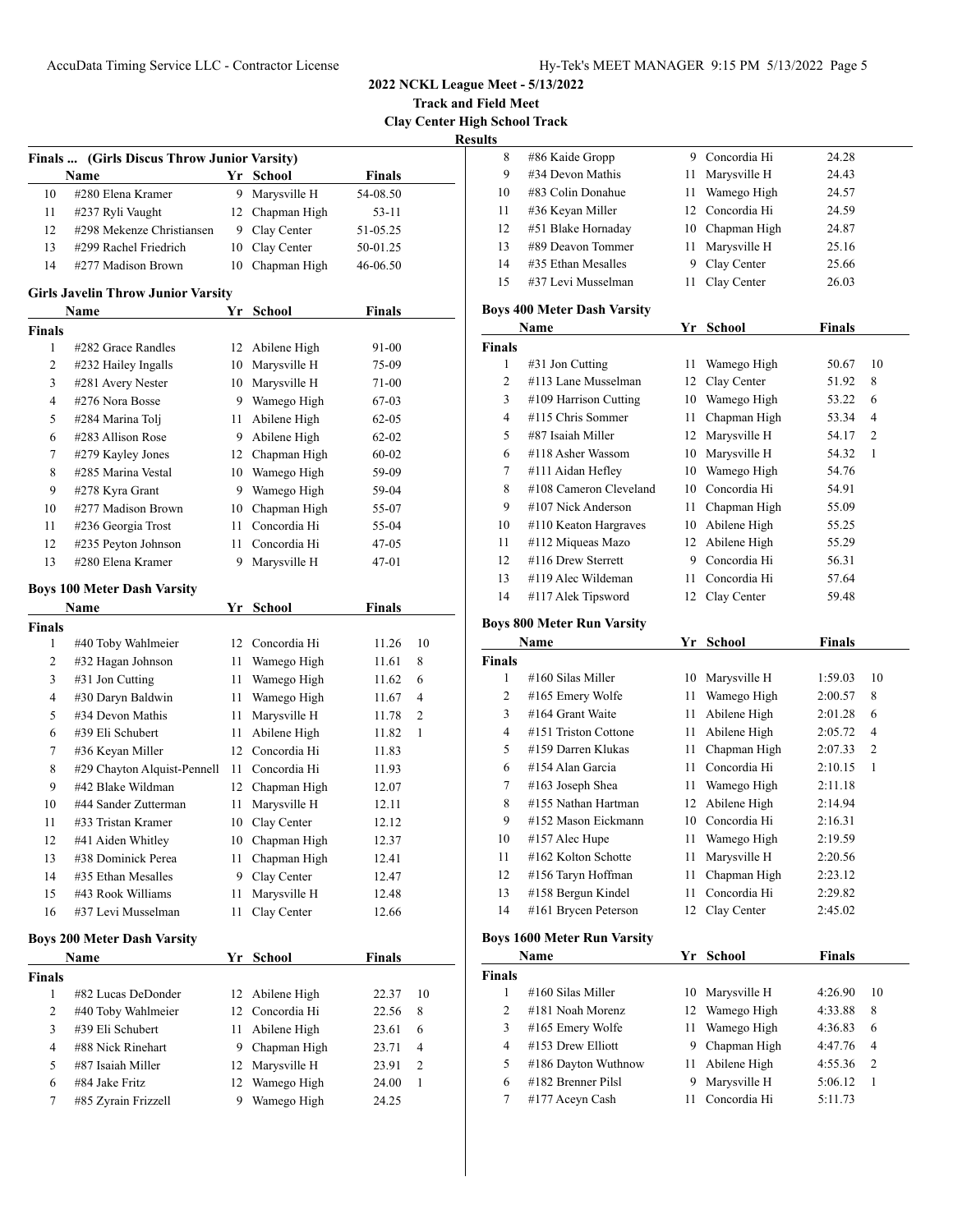**Track and Field Meet**

**Clay Center High School Track**

|                | Finals  (Boys 1600 Meter Run Varsity) |    |                          |               |    |
|----------------|---------------------------------------|----|--------------------------|---------------|----|
|                | Name                                  |    | Yr School                | <b>Finals</b> |    |
| 8              | #185 Jensen Woodworth                 | 11 | Abilene High             | 5:12.39       |    |
| 9              | #179 Jack Hunter                      | 10 | Abilene High             | 5:27.27       |    |
|                | <b>Boys 3200 Meter Run Varsity</b>    |    |                          |               |    |
|                | Name                                  |    | Yr School                | Finals        |    |
| <b>Finals</b>  |                                       |    |                          |               |    |
| 1              | #181 Noah Morenz                      | 12 | Wamego High              | 10:07.10      | 10 |
| 2              | $#153$ Drew Elliott                   | 9  | Chapman High             | 10:21.16      | 8  |
| 3              | #192 Hayes Rickstrew                  | 10 | Wamego High              | 10:54.04      | 6  |
| $\overline{4}$ | #182 Brenner Pilsl                    | 9  | Marysville H             | 11:05.51      | 4  |
| 5              | #176 Fernando Avalos                  | 9  | Clay Center              | 11:34.79      | 2  |
| 6              | #191 Levi Hager                       | 10 | Abilene High             | 11:41.07      | 1  |
| 7              | #179 Jack Hunter                      | 10 | Abilene High             | 11:47.73      |    |
|                | <b>Boys 110 Meter Hurdles Varsity</b> |    |                          |               |    |
|                | Name                                  |    | Yr School                | Finals        |    |
| <b>Finals</b>  |                                       |    |                          |               |    |
| $\mathbf{1}$   | #44 Sander Zutterman                  | 11 | Marysville H             | 15.43         | 10 |
| 2              | #205 Judah Bowell                     |    | 10 Abilene High          | 15.98         | 8  |
| 3              | #209 Rowdy Kuntz                      |    | 12 Abilene High          | 16.89         | 6  |
| $\overline{4}$ | #206 Mason Herzog                     | 11 | Wamego High              | 16.99         | 4  |
| 5              | #207 Cole Hobrock                     | 11 | Concordia Hi             | 17.77         | 2  |
| 6              | #208 Torxsten Kindel                  | 11 | Concordia Hi             | 17.94         | 1  |
| 7              | #211 Rhett Williams                   | 11 | Marysville H             | 18.25         |    |
|                | <b>Boys 300 Meter Hurdles Varsity</b> |    |                          |               |    |
|                | Name                                  |    | Yr School                | <b>Finals</b> |    |
| <b>Finals</b>  |                                       |    |                          |               |    |
| 1              | #44 Sander Zutterman                  | 11 | Marysville H             | 41.07         | 10 |
| 2              | #213 Cav Carlgren                     | 12 | Concordia Hi             | 41.76         | 8  |
| 3              | #206 Mason Herzog                     | 11 | Wamego High              | 42.80         | 6  |
| $\overline{4}$ | #215 Levi Gaston                      | 11 | Chapman High             | 43.72         | 4  |
| 5              | #205 Judah Bowell                     |    | 10 Abilene High          | 44.21         | 2  |
| 6              | #207 Cole Hobrock                     | 11 | Concordia Hi             | 45.06         | 1  |
| 7              | #209 Rowdy Kuntz                      | 12 | Abilene High             | 46.90         |    |
| ---            | #214 Alec Francis                     | 11 | Concordia Hi             | FS            |    |
|                | <b>Boys 4x100 Meter Relay Varsity</b> |    |                          |               |    |
|                | <b>Team</b>                           |    | Relay                    | <b>Finals</b> |    |
| Finals         |                                       |    |                          |               |    |
| 1              | Wamego High School                    |    | А                        | 44.03         | 10 |
|                | 1) #30 Daryn Baldwin 11               |    | 2) #84 Jake Fritz 12     |               |    |
|                | 3) #31 Jon Cutting 11                 |    | 4) #32 Hagan Johnson 11  |               |    |
| 2              | Concordia High School                 |    | А                        | 44.17         | 8  |
|                | 1) #225 Aidan Poore 12                |    | 2) #40 Toby Wahlmeier 12 |               |    |
|                | 3) #29 Chayton Alquist-Pennell 11     |    | 4) #36 Keyan Miller 12   |               |    |
| 3              | Chapman High School                   |    | A                        | 44.94         | 6  |
| 4              | Clay Center                           |    | А                        | 45.03         | 4  |
|                | 1) #35 Ethan Mesalles 9               |    | 2) #224 Simon Lee 12     |               |    |
|                | 3) #113 Lane Musselman 12             |    | 4) #33 Tristan Kramer 10 |               |    |
| 5              | Abilene High School                   |    | А                        | 45.75         | 2  |
|                | 1) #39 Eli Schubert 11                |    | 2) #82 Lucas DeDonder 12 |               |    |
|                | 3) #110 Keaton Hargraves 10           |    | 4) #114 Weston Rock 9    |               |    |

| 6             | Marysville H                          |    | А     | 46.00                         |    |  |
|---------------|---------------------------------------|----|-------|-------------------------------|----|--|
|               | 1) #87 Isaiah Miller 12               |    |       | 2) #43 Rook Williams 11       |    |  |
|               | 3) #59 Porter Sparks 9                |    |       | 4) #44 Sander Zutterman 11    |    |  |
|               | <b>Boys 4x400 Meter Relay Varsity</b> |    |       |                               |    |  |
|               | Team                                  |    | Relay | <b>Finals</b>                 |    |  |
| <b>Finals</b> |                                       |    |       |                               |    |  |
| 1             | Wamego High School                    |    | A     | 3:27.71                       | 10 |  |
|               | 1) #84 Jake Fritz 12                  |    |       | $2)$ #109 Harrison Cutting 10 |    |  |
|               | 3) #206 Mason Herzog 11               |    |       | 4) #31 Jon Cutting 11         |    |  |
| 2             | Abilene High School                   |    | А     | 3:28.62                       | 8  |  |
|               | 1) #114 Weston Rock 9                 |    |       | 2) #82 Lucas DeDonder 12      |    |  |
|               | 3) #110 Keaton Hargraves 10           |    |       | 4) #164 Grant Waite 11        |    |  |
| 3             | Marysville H                          |    | A     | 3:31.12                       | 6  |  |
|               | 1) #87 Isaiah Miller 12               |    |       | 2) #43 Rook Williams 11       |    |  |
|               | 3) #118 Asher Wassom 10               |    |       | 4) #160 Silas Miller $10$     |    |  |
| 4             | Concordia High School                 |    | A     | 3:33.96                       | 4  |  |
|               | 1) #86 Kaide Gropp 9                  |    |       | 2) #40 Toby Wahlmeier 12      |    |  |
|               | 3) #116 Drew Sterrett 9               |    |       | 4) #108 Cameron Cleveland 10  |    |  |
| 5             | Chapman High School                   |    | A     | 3:39.62                       | 2  |  |
| 6             | Clay Center                           |    | A     | 3:41.05                       |    |  |
|               | 1) #224 Simon Lee 12                  |    |       | 2) #113 Lane Musselman 12     |    |  |
|               | 3) #33 Tristan Kramer 10              |    |       | 4) #218 Braylon Berry $10$    |    |  |
|               | <b>Boys 4x800 Meter Relay Varsity</b> |    |       |                               |    |  |
|               | Team                                  |    | Relay | <b>Finals</b>                 |    |  |
| <b>Finals</b> |                                       |    |       |                               |    |  |
| 1             | Abilene High School                   |    | A     | 8:19.82                       | 10 |  |
|               | 1) #155 Nathan Hartman 12             |    |       | 2) #151 Triston Cottone 11    |    |  |
|               | 3) #186 Dayton Wuthnow 11             |    |       | 4) #164 Grant Waite 11        |    |  |
| 2             | Marysville H                          |    | А     | 8:25.38                       | 8  |  |
|               | 1) #184 Ryan Stade 12                 |    |       | 2) #118 Asher Wassom 10       |    |  |
|               | 3) #182 Brenner Pilsl 9               |    |       | 4) #160 Silas Miller 10       |    |  |
| 3             | Chapman High School                   |    | А     | 8:29.61                       | 6  |  |
| 4             | Wamego High School                    |    | A     | 8:30.28                       | 4  |  |
|               | 1) #109 Harrison Cutting 10           |    |       | 2) #193 Brady Stegman 11      |    |  |
|               | 3) #192 Hayes Rickstrew 10            |    |       | 4) #163 Joseph Shea 11        |    |  |
| 5             | Concordia High School                 |    | А     | 8:33.86                       | 2  |  |
|               | 1) #154 Alan Garcia 11                |    |       | 2) #177 Aceyn Cash 11         |    |  |
|               | 3) #178 Alexis Garcia 12              |    |       | 4) #213 Cav Carlgren $12$     |    |  |
|               | <b>Boys High Jump Varsity</b>         |    |       |                               |    |  |
|               | Name                                  | Yr |       | <b>School</b><br>Finals       |    |  |

| Name          |                      | Y r | School          | <b>Finals</b> |                |  |
|---------------|----------------------|-----|-----------------|---------------|----------------|--|
| <b>Finals</b> |                      |     |                 |               |                |  |
|               | #43 Rook Williams    |     | 11 Marysville H | $6-04.00$     | 10             |  |
| 2             | #239 Tyler Hobrock   |     | 12 Concordia Hi | $6 - 00.00$   | 8              |  |
| 3             | $\#89$ Deavon Tommer |     | 11 Marysville H | $J6-00.00$    | 6              |  |
| 4             | #213 Cav Carlgren    |     | 12 Concordia Hi | $5-10.00$     | 4              |  |
| 5             | #177 Aceyn Cash      | 11  | Concordia Hi    | 5-08.00       | $\overline{2}$ |  |
| 6             | #41 Aiden Whitley    |     | 10 Chapman High | J5-08.00      | 1              |  |
| 7             | #238 Zander Ehrich   |     | 12 Abilene High | 5-06.00       |                |  |
| 8             | $#163$ Joseph Shea   |     | Wamego High     | J5-06.00      |                |  |
|               |                      |     |                 |               |                |  |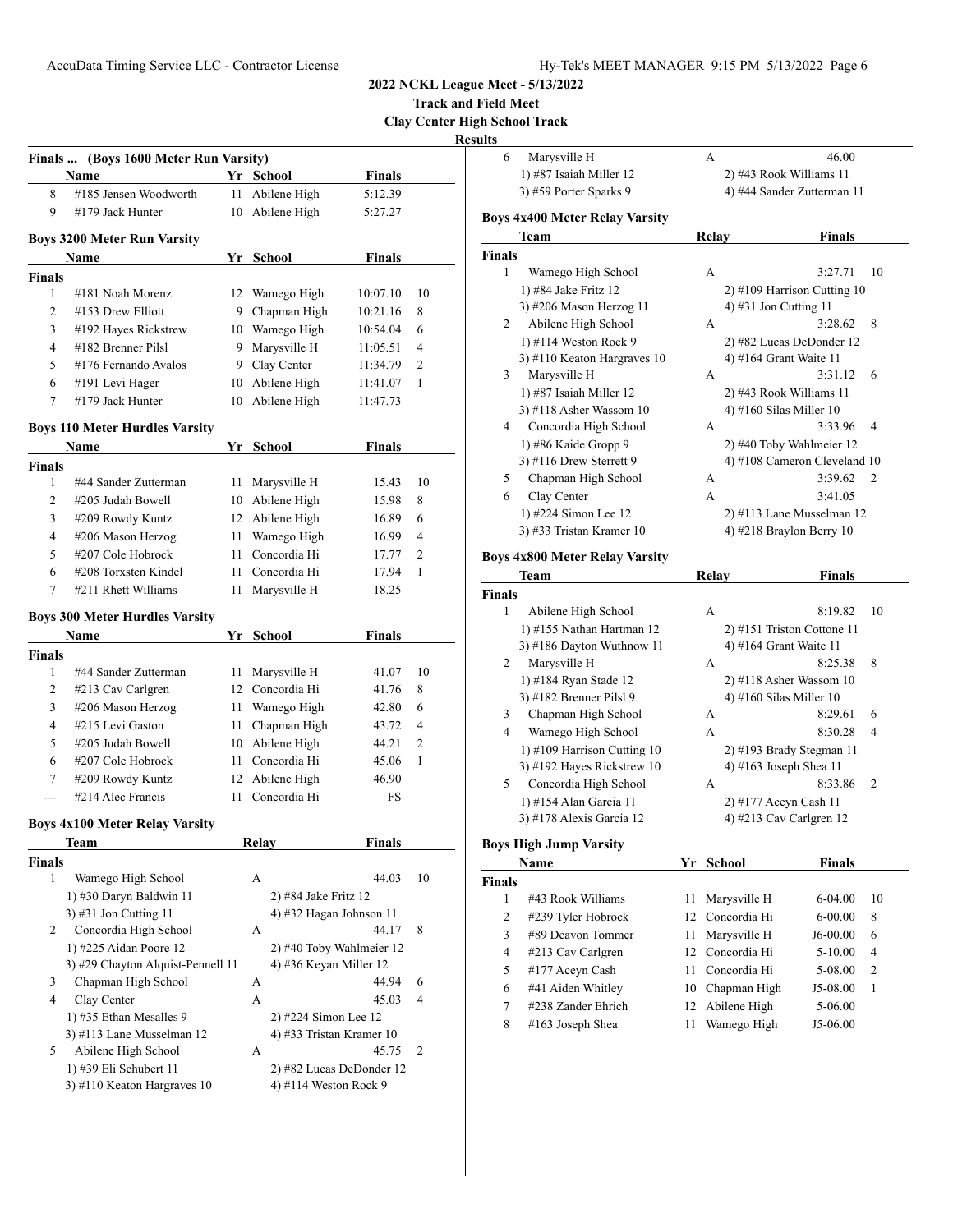# AccuData Timing Service LLC - Contractor License Hy-Tek's MEET MANAGER 9:15 PM 5/13/2022 Page 7

--- #314 David Morgan 12 Chapman High FOUL

**2022 NCKL League Meet - 5/13/2022**

**Track and Field Meet**

**Clay Center High School Track**

**Results**

|                          | <b>Boys Pole Vault Varsity</b>          |      |                                |                      |                |
|--------------------------|-----------------------------------------|------|--------------------------------|----------------------|----------------|
|                          | <b>Name</b>                             |      | Yr School                      | <b>Finals</b>        |                |
| <b>Finals</b>            |                                         |      |                                |                      |                |
| 1                        | #224 Simon Lee                          | 12   | Clay Center<br>12 Concordia Hi | 13-00.00             | 10             |
| 2                        | #225 Aidan Poore                        |      |                                | 12-06.00             | 8              |
| 3                        | #135 Toben Schwarz                      |      | 12 Abilene High                | 11-06.00             | 6              |
| 4                        | #244 Drew Pettay<br>#162 Kolton Schotte | 10   | Wamego High                    | J11-06.00            | 4              |
| 5                        |                                         | 11   | Marysville H                   | 11-00.00             | 2              |
| 6                        | #249 Aiden Gose                         | 12   | Abilene High                   | 10-06.00             | 1              |
| 7                        | #158 Bergun Kindel                      | 11   | Concordia Hi                   | J10-06.00            |                |
|                          | <b>Boys Long Jump Varsity</b>           |      |                                |                      |                |
|                          | Name                                    |      | Yr School                      | Finals               |                |
| <b>Finals</b>            |                                         |      |                                |                      |                |
| 1                        | #214 Alec Francis                       | 11   | Concordia Hi                   | 20-06.50             | 10             |
| 2                        | #205 Judah Bowell                       | 10   | Abilene High                   | 20-01.50             | 8              |
| 3                        | #84 Jake Fritz                          |      | 12 Wamego High                 | 20-00.50             | 6              |
| 4                        | #41 Aiden Whitley                       | 10   | Chapman High                   | 19-10.50             | 4              |
| 5                        | #42 Blake Wildman                       | 12   | Chapman High                   | 19-05.25             | 2              |
| 6                        | #244 Drew Pettay                        | 10   | Wamego High                    | 19-03.50             | 1              |
| 7                        | #208 Torxsten Kindel                    | 11   | Concordia Hi                   | 18-08.00             |                |
| 8                        | #211 Rhett Williams                     | 11   | Marysville H                   | 18-04.00             |                |
| 9                        | #152 Mason Eickmann                     | 10   | Concordia Hi                   | 17-08.25             |                |
| 10                       | #161 Brycen Peterson                    | 12   | Clay Center                    | 16-00.00             |                |
|                          | <b>Boys Triple Jump Varsity</b>         |      |                                |                      |                |
|                          | Name                                    |      | Yr School                      | Finals               |                |
| <b>Finals</b>            |                                         |      |                                |                      |                |
| 1                        | #229 Cody Trost                         |      | 10 Concordia Hi                | 40-09.00             | 10             |
| 2                        | #113 Lane Musselman                     |      | 12 Clay Center                 | 40-06.00             | 8              |
| 3                        | #214 Alec Francis                       | 11 - | Concordia Hi                   | 40-03.00             | 6              |
| 4                        | #244 Drew Pettay                        | 10   | Wamego High                    | 40-01.00             | 4              |
| 5                        | #211 Rhett Williams                     | 11   | Marysville H                   | 39-03.25             | 2              |
| 6                        | #151 Triston Cottone                    | 11   | Abilene High                   | 38-11.75             | 1              |
| 7                        | #209 Rowdy Kuntz                        | 12   | Abilene High                   | 36-04.00             |                |
|                          | <b>Boys Shot Put Varsity</b>            |      |                                |                      |                |
|                          | Name                                    |      | Yr School                      | Finals               |                |
| <b>Finals</b>            |                                         |      |                                |                      |                |
| 1                        | #317 Peyton Smith                       | 11   | Marysville H                   | 55-07.00             | 10             |
| 2                        | #36 Keyan Miller                        | 12   | Concordia Hi                   | 45-03.75             | 8              |
| 3                        | #318 Dawson Surrite                     | 12   | Abilene High                   | 44-04.00             | 6              |
| $\overline{\mathcal{L}}$ | #313 Andrew Hildebrand                  | 11   | Wamego High                    | 43-00.50             | 4              |
| 5                        | #310 Garrison Craig                     | 12   | Marysville H                   | 42-10.50             | $\overline{c}$ |
| 6                        | #218 Braylon Berry                      | 10   | Clay Center                    | 41-04.00             | 1              |
| 7                        | #316 Colt Sell                          | 12   | Chapman High                   | 41-01.00             |                |
| 8                        | #266 Jace Tholstrup                     | 10   | Concordia Hi                   | 39-08.00             |                |
| 9                        | #311 Ariston Gamino                     | 11   | Wamego High                    | 39-06.50             |                |
| 10                       | #275 Jackson Zeigler                    | 10   | Wamego High                    | 38-11.00             |                |
| 11                       | #315 Connor Rose                        | 12   | Abilene High                   | 37-11.00             |                |
| 12                       | #263 Braden Dwerlkotte                  | 10   | Marysville H                   |                      |                |
| 13                       | #239 Tyler Hobrock                      | 12   | Concordia Hi                   | 37-01.00<br>37-00.25 |                |
| 14                       | #312 Brent Golden                       | 12   | Chapman High                   | 36-07.00             |                |
| 15                       | #273 Tristan Randles                    | 11   | Abilene High                   | 32-07.50             |                |
|                          |                                         |      |                                |                      |                |

| <b>Boys Discus Throw Varsity</b>                                   |           |    |  |  |  |  |  |  |
|--------------------------------------------------------------------|-----------|----|--|--|--|--|--|--|
| Name<br>Yr School                                                  | Finals    |    |  |  |  |  |  |  |
| <b>Finals</b>                                                      |           |    |  |  |  |  |  |  |
| 1<br>#317 Peyton Smith<br>11<br>Marysville H                       | 148-10    | 10 |  |  |  |  |  |  |
| Concordia Hi<br>2<br>#239 Tyler Hobrock<br>12                      | 135-04.50 | 8  |  |  |  |  |  |  |
| 3<br>#322 Ryan Benfer<br>12 Clay Center                            | 120-08    | 6  |  |  |  |  |  |  |
| $\overline{4}$<br>#316 Colt Sell<br>12 Chapman High                | 119-08    | 4  |  |  |  |  |  |  |
| Wamego High<br>5<br>#313 Andrew Hildebrand<br>11 -                 | 117-01    | 2  |  |  |  |  |  |  |
| 6<br>#318 Dawson Surrite<br>Abilene High<br>12                     | 115-04    | 1  |  |  |  |  |  |  |
| 7<br>#315 Connor Rose<br>12 Abilene High                           | 109-09    |    |  |  |  |  |  |  |
| 9 Concordia Hi<br>8<br>#258 Tracer Murdock                         | 108-08    |    |  |  |  |  |  |  |
| 9<br>#324 Luke Young<br>Clay Center<br>11 -                        | 107-04    |    |  |  |  |  |  |  |
| 10<br>#275 Jackson Zeigler<br>10 Wamego High                       | 105-00    |    |  |  |  |  |  |  |
| #311 Ariston Gamino<br>11<br>Wamego High<br>11 -                   | 100-00    |    |  |  |  |  |  |  |
| 12<br>#270 Trenton Heston<br>Marysville H<br>12                    | 95-06     |    |  |  |  |  |  |  |
| 13<br>#323 Paxton Ryals<br>10 Clay Center                          | 91-09     |    |  |  |  |  |  |  |
| 14<br>#57 Taye Retter<br>12 Concordia Hi                           | 90-08     |    |  |  |  |  |  |  |
| #310 Garrison Craig<br>15<br>Marysville H<br>12                    | 87-01     |    |  |  |  |  |  |  |
| 16<br>#312 Brent Golden<br>12<br>Chapman High                      | 82-01     |    |  |  |  |  |  |  |
|                                                                    |           |    |  |  |  |  |  |  |
| <b>Boys Javelin Throw Varsity</b>                                  |           |    |  |  |  |  |  |  |
| Name<br>Yr<br>School                                               | Finals    |    |  |  |  |  |  |  |
| <b>Finals</b>                                                      |           |    |  |  |  |  |  |  |
| 1<br>#211 Rhett Williams<br>11 Marysville H                        | 170-04    | 10 |  |  |  |  |  |  |
| 12 Concordia Hi<br>2<br>#57 Taye Retter                            | 146-00    | 8  |  |  |  |  |  |  |
| #270 Trenton Heston<br>3<br>12 Marysville H                        | 141-02    | 6  |  |  |  |  |  |  |
| #83 Colin Donahue<br>4<br>11 Wamego High                           | 136-02    | 4  |  |  |  |  |  |  |
| 5<br>#271 Tremont Hornbeak<br>10 Marysville H                      | 134-07    | 2  |  |  |  |  |  |  |
| #269 Mason Barnum<br>6<br>Chapman High<br>12                       | 131-04    | 1  |  |  |  |  |  |  |
| 7<br>#273 Tristan Randles<br>11 -<br>Abilene High                  | 131-00    |    |  |  |  |  |  |  |
| 8<br>#255 Dakota Brockman<br>Concordia Hi<br>11 -                  | 125-01    |    |  |  |  |  |  |  |
| 9<br>#272 Braden Litzinger<br>10 Chapman High                      | 112-03    |    |  |  |  |  |  |  |
| 10<br>#275 Jackson Zeigler<br>10 Wamego High                       | 111-05    |    |  |  |  |  |  |  |
| 11<br>#274 Colton Spellman<br>10 Clay Center                       | 107-02    |    |  |  |  |  |  |  |
| #258 Tracer Murdock<br>Concordia Hi<br>12<br>9                     | 104-09    |    |  |  |  |  |  |  |
| 13<br>#268 Xander Yeauger<br>11<br>Chapman High                    | 99-01     |    |  |  |  |  |  |  |
| <b>Boys 100 Meter Dash Junior Varsity</b>                          |           |    |  |  |  |  |  |  |
| Name<br>School<br>Yr                                               | Finals    |    |  |  |  |  |  |  |
| Finals                                                             |           |    |  |  |  |  |  |  |
| #49 Tyler Green<br>9<br>Abilene High<br>1                          | 11.87     |    |  |  |  |  |  |  |
| $\overline{c}$<br>#55 Christopher McClanahan<br>Abilene High<br>11 | 12.16     |    |  |  |  |  |  |  |
| 3<br>#54 Harper Lull<br>Wamego High<br>9                           | 12.17     |    |  |  |  |  |  |  |
| 4<br>#59 Porter Sparks<br>Marysville H<br>9                        | 12.22     |    |  |  |  |  |  |  |
| 5<br>#58 Kyler Soeken<br>Wamego High<br>11                         | 12.33     |    |  |  |  |  |  |  |
| 6<br>#51 Blake Hornaday<br>Chapman High<br>10                      | 12.35     |    |  |  |  |  |  |  |
| Concordia Hi<br>7<br>#52 Jagger Johnson<br>9.                      | 12.40     |    |  |  |  |  |  |  |
| 8<br>#47 Marcos Diaz<br>12<br>Wamego High                          | 12.44     |    |  |  |  |  |  |  |
| #61 Justin Wisner-Mclane<br>11<br>Chapman High<br>9                | 12.55     |    |  |  |  |  |  |  |
| #56 Joe Nicks<br>Abilene High<br>10<br>10                          | 12.93     |    |  |  |  |  |  |  |
| Concordia Hi<br>11<br>#57 Taye Retter<br>12                        | 13.04     |    |  |  |  |  |  |  |
| 12<br>#60 Tayven Wilson<br>9<br>Marysville H                       | 13.22     |    |  |  |  |  |  |  |

#53 Silas Lewis 9 Clay Center 14.03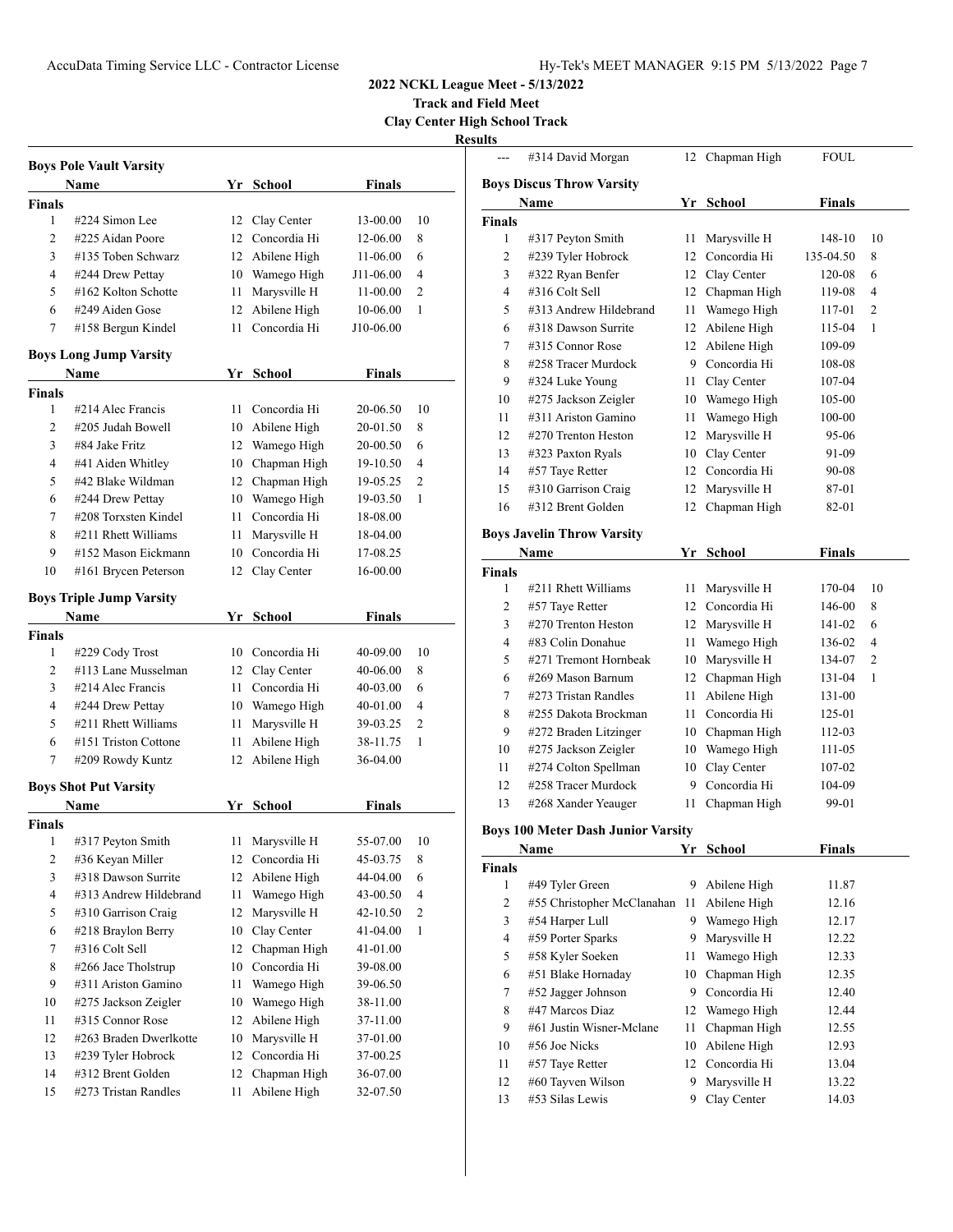**Track and Field Meet Clay Center High School Track**

**Results**

|                | Finals  (Boys 100 Meter Dash Junior Varsity)      |      |                 |               |  |
|----------------|---------------------------------------------------|------|-----------------|---------------|--|
|                | Name                                              |      | Yr School       | <b>Finals</b> |  |
| 14             | #48 Peyton Ellwood                                | 11   | Concordia Hi    | 14.06         |  |
| 15             | #45 Cole Coffey                                   |      | 10 Chapman High | 14.07         |  |
| 16             | #50 Walker Henry                                  |      | 9 Clay Center   | 14.62         |  |
| 17             | #46 Alex Contreras                                |      | 9 Clay Center   | 14.63         |  |
|                |                                                   |      |                 |               |  |
|                | <b>Boys 200 Meter Dash Junior Varsity</b><br>Name |      | Yr School       | <b>Finals</b> |  |
| <b>Finals</b>  |                                                   |      |                 |               |  |
| 1              | #81 Carson Woodworth                              | 10   | Abilene High    | 23.93         |  |
| 2              | #55 Christopher McClanahan                        | 11   | Abilene High    | 24.99         |  |
| 3              | #59 Porter Sparks                                 | 9    | Marysville H    | 25.27         |  |
| 4              | #29 Chayton Alquist-Pennell                       | 11   | Concordia Hi    | 25.37         |  |
| 5              | #75 Kameron Krogman                               |      | 9 Chapman High  | 25.43         |  |
| 6              | #78 Cody Reeves                                   | 11   | Wamego High     | 25.44         |  |
| 7              | #52 Jagger Johnson                                |      | 9 Concordia Hi  | 25.57         |  |
| 8              | #80 John Varelman                                 | 11   | Chapman High    | 25.62         |  |
| 9              | #77 Johnathan Meyer                               | 11 - | Clay Center     | 25.72         |  |
| 10             | #73 Bricen Blaske                                 |      | 10 Wamego High  | 26.04         |  |
| 11             | #79 Peyton Retter                                 |      | 9 Concordia Hi  | 26.47         |  |
| 12             | #74 Joey Doza                                     |      | 11 Wamego High  | 26.71         |  |
| 13             | #76 Brody Mellies                                 |      | 9 Clay Center   | 27.01         |  |
| 14             | #56 Joe Nicks                                     |      | 10 Abilene High | 27.99         |  |
| 15             | #72 David Basil                                   | 11   | Chapman High    | 29.09         |  |
| 16             | #53 Silas Lewis                                   | 9    | Clay Center     | 30.11         |  |
|                |                                                   |      |                 |               |  |
|                | <b>Boys 400 Meter Dash Junior Varsity</b>         |      |                 |               |  |
|                | Name                                              |      | Yr School       | <b>Finals</b> |  |
| Finals         |                                                   |      |                 |               |  |
| 1              | #94 Zeb Schultze                                  |      | 9 Abilene High  | 57.07         |  |
| 2              | #91 Ethan Ibendahl                                |      | 10 Wamego High  | 57.15         |  |
| 3              | #95 Tate Warren                                   |      | 9 Wamego High   | 58.43         |  |
| 4              | #90 Justin Blocker                                |      | 9 Chapman High  | 58.71         |  |
| 5              | #93 Kendall Minneman                              | 9.   | Marysville H    | 1:11.94       |  |
|                | <b>Boys 800 Meter Run Junior Varsity</b>          |      |                 |               |  |
|                | Name                                              | Yr   | <b>School</b>   | <b>Finals</b> |  |
| Finals         |                                                   |      |                 |               |  |
| 1              | #131 Oscar Espinoza                               | 9    | Abilene High    | 2:16.48       |  |
| $\overline{c}$ | #138 Isaac Wilber                                 | 10   | Wamego High     | 2:18.90       |  |
| 3              | #135 Toben Schwarz                                | 12   | Abilene High    | 2:20.76       |  |
| 4              | #130 Seth Crouse                                  | 9    | Chapman High    | 2:21.66       |  |
| 5              | #133 Jannis Redmer                                | 12   | Wamego High     | 2:28.42       |  |
| 6              | #134 Zane Schultze                                | 11   | Abilene High    | 2:37.78       |  |
| 7              | #137 Trenton Watt                                 | 11   | Clay Center     | 2:39.93       |  |
| 8              | #132 Travis Leasure                               | 10   | Chapman High    | 2:39.96       |  |
| 9              | #93 Kendall Minneman                              | 9    | Marysville H    | 2:49.70       |  |
| 10             | #129 Mark Buus                                    | 10   | Chapman High    | 2:50.23       |  |
| 11             | #136 Sid Shaffer                                  | 10   | Wamego High     | 3:07.19       |  |
| 12             | #128 Jacob Barr                                   | 9    | Concordia Hi    | 3:13.90       |  |
|                |                                                   |      |                 |               |  |

| ulto           | <b>Boys 1600 Meter Run Junior Varsity</b>    |      |                           |                            |
|----------------|----------------------------------------------|------|---------------------------|----------------------------|
|                | Name                                         |      | Yr School                 | Finals                     |
| <b>Finals</b>  |                                              |      |                           |                            |
| 1              | #168 Joey Alonzo                             | 11 - | Chapman High              | 5:36.88                    |
| 2              | #170 Parker Farr                             |      | 9 Abilene High            | 5:42.40                    |
| 3              | #169 Alex Caceras                            |      | 9 Abilene High            | 5:52.18                    |
| $\overline{4}$ | #173 Gavin Sykes                             |      | 11 Abilene High           | 5:58.54                    |
| 5              | #172 Ben Phillips                            |      | 9 Chapman High            | 6:11.97                    |
| 6              | #128 Jacob Barr                              |      | 9 Concordia Hi            | 6:54.41                    |
| 7              | #92 Tyson Johnson                            |      | 9 Chapman High            | 7:24.50                    |
|                | <b>Boys 3200 Meter Run Junior Varsity</b>    |      |                           |                            |
|                | Name                                         | Yr   | School                    | Finals                     |
| <b>Finals</b>  |                                              |      |                           |                            |
| 1              | #187 Dagan Fultz                             |      | 10 Wamego High            | 11:28.37                   |
| 2              | #180 Raymond Johnson                         | 11   | Chapman High              | 11:45.85                   |
| 3              | #188 Ethan Gonzalez                          | 9    | Abilene High              | 12:15.42                   |
|                |                                              |      |                           |                            |
|                | <b>Boys 110 Meter Hurdles Junior Varsity</b> |      |                           |                            |
|                | Name                                         |      | Yr School                 | Finals                     |
| <b>Finals</b>  |                                              |      |                           |                            |
| $\mathbf{1}$   | #202 Ryan Clark                              |      | 10 Chapman High           | 20.69                      |
| $\overline{c}$ | #204 Will Otott                              | 9    | Marysville H              | 20.91                      |
| 3              | #203 Jason Mader                             | 10   | Chapman High              | 24.06                      |
|                | <b>Boys 300 Meter Hurdles Junior Varsity</b> |      |                           |                            |
|                | Name                                         |      | Yr School                 | <b>Finals</b>              |
| <b>Finals</b>  |                                              |      |                           |                            |
| 1              | #202 Ryan Clark                              |      | 10 Chapman High           | 48.43                      |
| 2              | #204 Will Otott                              |      | 9 Marysville H            | 48.78                      |
| 3              | #212 Carter Rock                             | 9    | Chapman High              | 51.51                      |
| 4              | #203 Jason Mader                             |      | 10 Chapman High           | 1:00.20                    |
|                | <b>Boys 4x100 Meter Relay Junior Varsity</b> |      |                           |                            |
|                | Team                                         |      | <b>Relay</b>              | Finals                     |
| <b>Finals</b>  |                                              |      |                           |                            |
| 1              | Concordia High School                        |      | А                         | 45.74                      |
|                | 1) #116 Drew Sterrett 9                      |      | $2)$ #52 Jagger Johnson 9 |                            |
|                | 3) #86 Kaide Gropp 9                         |      | 4) #214 Alec Francis 11   |                            |
| 2              | Abilene High School                          |      | А                         | 46.63                      |
|                | 1) #131 Oscar Espinoza 9                     |      | $2)$ #94 Zeb Schultze 9   |                            |
|                | 3) #49 Tyler Green 9                         |      |                           | 4) #81 Carson Woodworth 10 |
| 3              | Wamego High School                           |      | А                         | 47.39                      |
|                | 1) #95 Tate Warren 9                         |      | 2) #85 Zyrain Frizzell 9  |                            |
|                | 3) #58 Kyler Soeken 11                       |      | 4) #47 Marcos Diaz 12     |                            |

 Chapman High School A 48.51 Clay Center A 48.54 1) #37 Levi Musselman 11 2) #77 Johnathan Meyer 11 3) #76 Brody Mellies 9 4) #218 Braylon Berry 10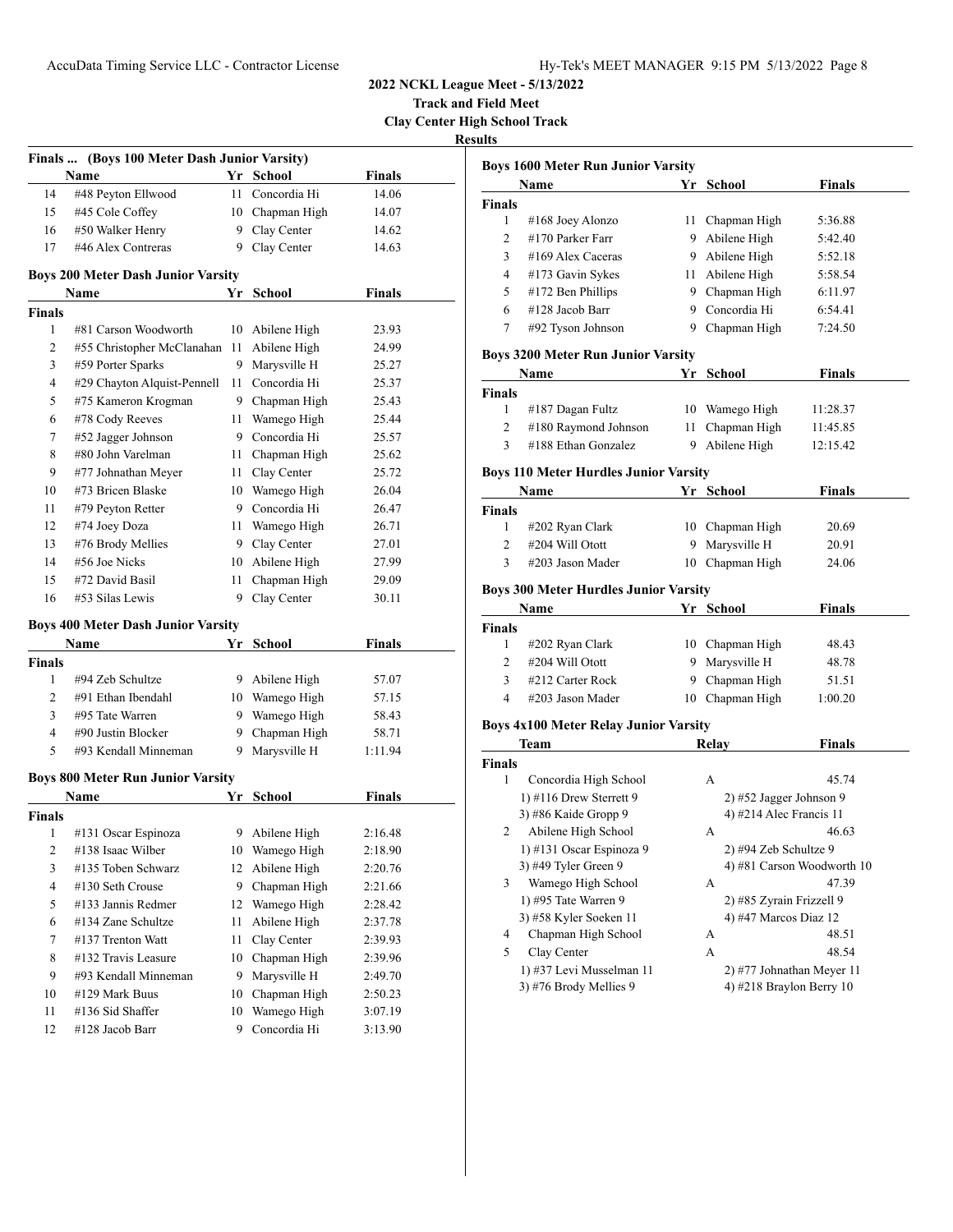**Track and Field Meet**

**Clay Center High School Track**

| ۰. |  |
|----|--|
|    |  |

|               | Team                       | Relay | <b>Finals</b>              |
|---------------|----------------------------|-------|----------------------------|
| <b>Finals</b> |                            |       |                            |
| 1             | Abilene High School        | A     | 3:45.62                    |
|               | 1) #81 Carson Woodworth 10 |       | $2)$ #131 Oscar Espinoza 9 |
|               | 3) #49 Tyler Green 9       |       | 4) #94 Zeb Schultze 9      |
| 2             | Wamego High School         | А     | 3:46.22                    |
|               | 1) #228 Tony Shea 9        |       | $2)$ #95 Tate Warren 9     |
|               | $3)$ #111 Aidan Hefley 10  |       | 4) #83 Colin Donahue 11    |
| 3             | Chapman High School        | А     | 4:04.40                    |

## **Boys 4x800 Meter Relay Junior Varsity**

|        | Team                   | Relav | Finals                        |
|--------|------------------------|-------|-------------------------------|
| Finals |                        |       |                               |
|        | Abilene High School    | А     | 9:08.91                       |
|        | 1) #191 Levi Hager 10  |       | $2)$ #185 Jensen Woodworth 11 |
|        | 3) #114 Weston Rock 9  |       | 4) #112 Miqueas Mazo 12       |
| 2      | Chapman High School    | А     | 9:23.72                       |
| 3      | Wamego High School     | A     | 9:40.47                       |
|        | 1) #157 Alec Hupe 11   |       | 2) #171 Boden Fultz 10        |
|        | 3) #187 Dagan Fultz 10 |       | 4) #138 Isaac Wilber $10$     |
|        |                        |       |                               |

### **Boys High Jump Junior Varsity**

| <b>Name</b>                           | Yr | <b>School</b> | <b>Finals</b> |  |
|---------------------------------------|----|---------------|---------------|--|
|                                       |    |               |               |  |
| #54 Harper Lull                       | 9  | Wamego High   | 5-08.00       |  |
| #240 Slade Smith                      | 9  | Wamego High   | 5-06.00       |  |
| #49 Tyler Green                       | 9  | Abilene High  | J5-06.00      |  |
| #204 Will Otott                       | 9  | Marysville H  | 5-04.00       |  |
| #91 Ethan Ibendahl                    | 10 | Wamego High   | $5-04.00$     |  |
| #79 Peyton Retter                     | 9  | Concordia Hi  | J5-04.00      |  |
| #212 Carter Rock                      | 9  | Chapman High  | $5 - 00.00$   |  |
| #48 Peyton Ellwood                    | 11 | Concordia Hi  | $4 - 10.00$   |  |
| #90 Justin Blocker                    | 9  | Chapman High  | <b>NH</b>     |  |
| <b>Boys Pole Vault Junior Varsity</b> |    |               |               |  |
| <b>Name</b>                           | Yr | <b>School</b> | Finals        |  |
|                                       |    |               |               |  |
| #170 Parker Farr                      | 9  | Abilene High  | 10-06.00      |  |
| #253 Landon Taplin                    | 9  | Abilene High  | 10-00.00      |  |
| #252 Cougar Edwards                   | 10 | Chapman High  | $9 - 06.00$   |  |
| #60 Tayven Wilson                     | 9  | Marysville H  | J9-06.00      |  |
| #132 Travis Leasure                   | 10 | Chapman High  | $9 - 00.00$   |  |
| #50 Walker Henry                      | 9  | Clay Center   | 8-06.00       |  |
| #171 Boden Fultz                      | 10 | Wamego High   | J8-06.00      |  |
| #77 Johnathan Meyer                   | 11 | Clay Center   | 8-00.00       |  |
| #187 Dagan Fultz                      | 10 | Wamego High   | 8-00.00       |  |
| #74 Joey Doza                         | 11 | Wamego High   | 7-06.00       |  |
| <b>Boys Long Jump Junior Varsity</b>  |    |               |               |  |
| <b>Name</b>                           |    | <b>School</b> | Finals        |  |
|                                       |    |               |               |  |
| #59 Porter Sparks                     | 9  | Marysville H  | 19-02.50      |  |
| #58 Kyler Soeken                      | 11 | Wamego High   | 18-11.00      |  |
| #85 Zyrain Frizzell                   | 9  | Wamego High   | 18-03.00      |  |
|                                       |    |               | Yr            |  |

| սութ               |                                                 |      |                                  |                      |  |
|--------------------|-------------------------------------------------|------|----------------------------------|----------------------|--|
| 4                  | #79 Peyton Retter                               |      | 9 Concordia Hi                   | 18-02.50             |  |
| 5                  | #76 Brody Mellies                               | 9    | Clay Center                      | 17-10.00             |  |
| 6                  | #75 Kameron Krogman                             | 9.   | Chapman High                     | 17-09.00             |  |
| 7                  | #229 Cody Trost                                 | 10   | Concordia Hi                     | 17-06.00             |  |
| 8                  | #80 John Varelman                               | 11   | Chapman High                     | 17-05.50             |  |
| 9                  | #60 Tayven Wilson                               | 9    | Marysville H                     | 16-00.50             |  |
| 10                 | #45 Cole Coffey                                 | 10   | Chapman High                     | 13-09.50             |  |
|                    |                                                 |      |                                  |                      |  |
|                    | <b>Boys Triple Jump Junior Varsity</b>          |      |                                  |                      |  |
|                    | Name                                            |      | Yr School                        | <b>Finals</b>        |  |
| <b>Finals</b><br>1 |                                                 |      |                                  |                      |  |
| 2                  | #85 Zyrain Frizzell<br>#81 Carson Woodworth     |      | 9 Wamego High<br>10 Abilene High | 37-10.25<br>37-09.50 |  |
|                    |                                                 |      |                                  |                      |  |
| 3<br>4             | #35 Ethan Mesalles                              |      | 9 Clay Center                    | 37-03.25             |  |
|                    | #54 Harper Lull                                 |      | 9 Wamego High                    | 37-02.75             |  |
| 5                  | #204 Will Otott                                 | 9    | Marysville H                     | 35-09.50             |  |
| 6                  | #60 Tayven Wilson                               | 9    | Marysville H                     | 34-01.50             |  |
| 7                  | #61 Justin Wisner-Mclane                        | 11   | Chapman High                     | 30-07.50             |  |
|                    | <b>Boys Shot Put Junior Varsity</b>             |      |                                  |                      |  |
|                    | Name                                            |      | Yr School                        | <b>Finals</b>        |  |
| <b>Finals</b>      |                                                 |      |                                  |                      |  |
| 1                  | #258 Tracer Murdock                             |      | 9 Concordia Hi                   | 36-11.00             |  |
| 2                  | #255 Dakota Brockman                            |      | 11 Concordia Hi                  | 36-00.50             |  |
| 3                  | #254 Michael Ashland                            |      | 11 Concordia Hi                  | 34-08.50             |  |
| 4                  | #259 Josh Musil                                 |      | 10 Marysville H                  | 33-04.25             |  |
| 5                  | #256 Clayton Jones                              |      | 12 Wamego High                   | 31-06.00             |  |
| 6                  | #261 Ryan Rutz                                  | 11   | Chapman High                     | 28-08.00             |  |
| 7                  | #93 Kendall Minneman                            | 9    | Marysville H                     | 23-04.75             |  |
| 8                  | #260 Madison Nichols                            | 9    | Chapman High                     | 22-11.00             |  |
|                    |                                                 |      |                                  |                      |  |
|                    | <b>Boys Discus Throw Junior Varsity</b><br>Name | Yr   |                                  | <b>Finals</b>        |  |
|                    |                                                 |      | School                           |                      |  |
| <b>Finals</b><br>1 | #263 Braden Dwerlkotte                          | 10   | Marysville H                     | 94-00                |  |
| 2                  |                                                 |      |                                  | 86-04                |  |
| 3                  | #268 Xander Yeauger<br>#264 Jax Hendershott     | 11   | Chapman High<br>11 Concordia Hi  | 84-09                |  |
| 4                  | #256 Clayton Jones                              |      | 12 Wamego High                   | 78-06                |  |
| 5                  |                                                 | 10   | Concordia Hi                     | 76-02                |  |
| 6                  | #266 Jace Tholstrup<br>#261 Ryan Rutz           | 11   | Chapman High                     | 75-02                |  |
| 7                  | #265 Kyle McFadden                              |      | 9 Concordia Hi                   | $73-10$              |  |
| 8                  | #267 Rhett Wertenberger                         | 9    | Marysville H                     | 70-08                |  |
| 9                  | #259 Josh Musil                                 | 10   | Marysville H                     | 69-02                |  |
|                    |                                                 |      |                                  |                      |  |
|                    | <b>Boys Javelin Throw Junior Varsity</b>        |      |                                  |                      |  |
|                    | Name                                            |      | Yr School                        | Finals               |  |
| Finals             |                                                 |      |                                  |                      |  |
| 1                  | #307 Jake Evans                                 | 10   | Clay Center                      | 116-03               |  |
| 2                  | #119 Alec Wildeman                              | 11   | Concordia Hi                     | 108-09               |  |
| 3                  | #308 Jadrian Riley                              | 9.   | Concordia Hi                     | 106-05               |  |
| 4                  | #254 Michael Ashland                            | 11 - | Concordia Hi                     | 106-03               |  |
| 5                  | #228 Tony Shea                                  |      | 9 Wamego High                    | J106-03              |  |
| 6                  | #267 Rhett Wertenberger                         | 9    | Marysville H                     | 100-01               |  |
| 7                  | #96 Adam Weishaar                               | 10   | Abilene High                     | 97-07                |  |
| 8                  | #134 Zane Schultze                              | 11   | Abilene High                     | 90-01                |  |
|                    |                                                 |      |                                  |                      |  |